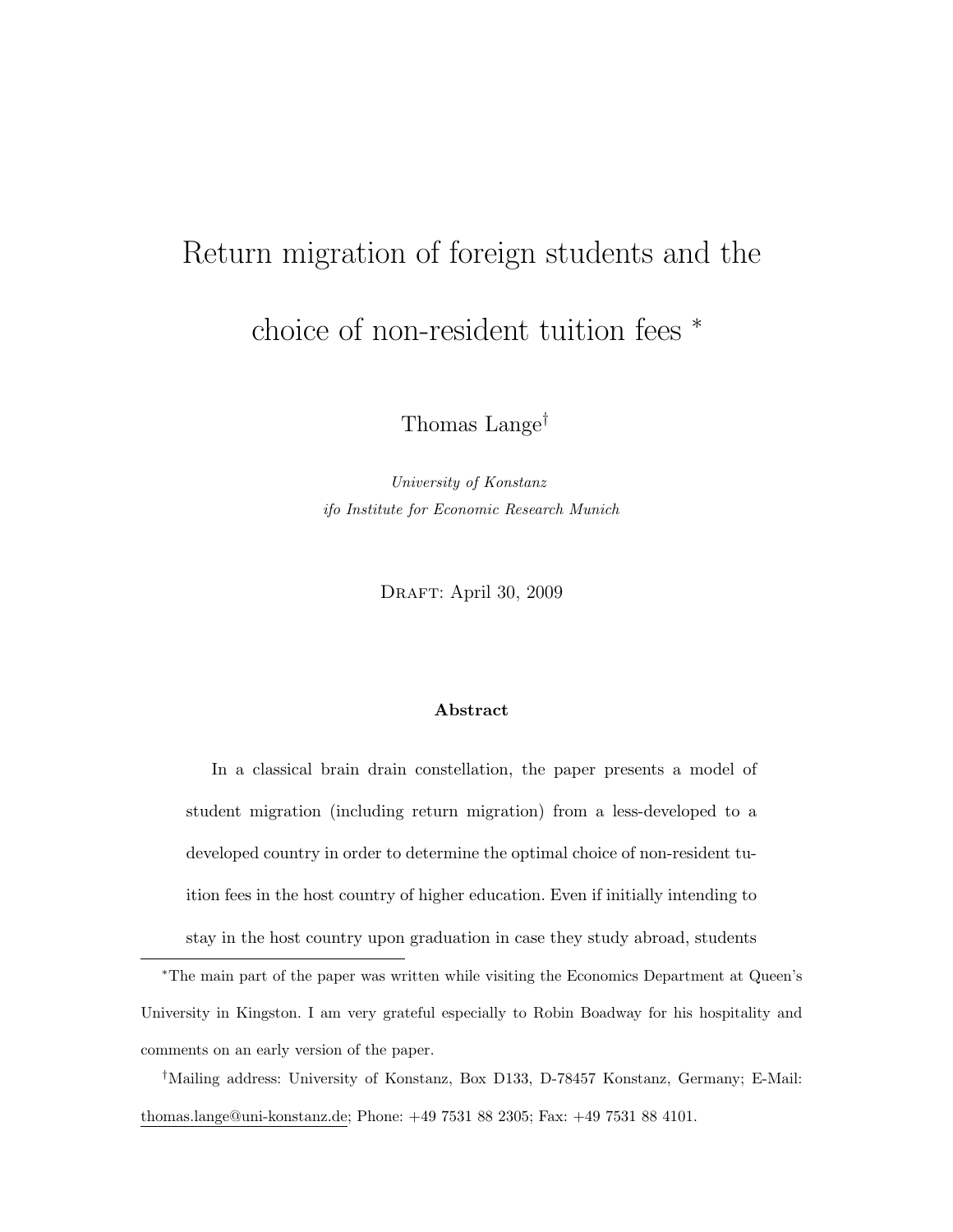with rational expectations consider that they either might have to return or rather want to return to their home country once they graduated from the foreign university. The potential causes and consequences of return migration then should affect the first-round decision whether to study abroad. From the host country perspective, this finally implies that the foreign demand for the higher education system also depends on the stay rates of graduates within the country. Together with the public costs of education and the benefit from retaining foreign-born graduates as high-skilled human capital, the stay rate should determine the non-resident tuition fee chosen by the host country. A decline in stay rates of foreign students is demonstrated to induce a cutback of tuition fees if the costs of education per student are not too high. The fact that students take into account the possibility of return migration after graduation in their first-stage location decision in combination with rational expectations finally drives this result. In a brief extension, the paper considers the effect of a declining stay rate caused by a shift in the composition of the group of potential international students from those who (ex ante) intend to stay in the host country of education upon graduation to those who intend to return immediately after having earned the foreign university degree.

Keywords: tuition fees, oversea students, return migration, rational expectations, brain drain, preference for foreign lifestyle

JEL classification: F22, I28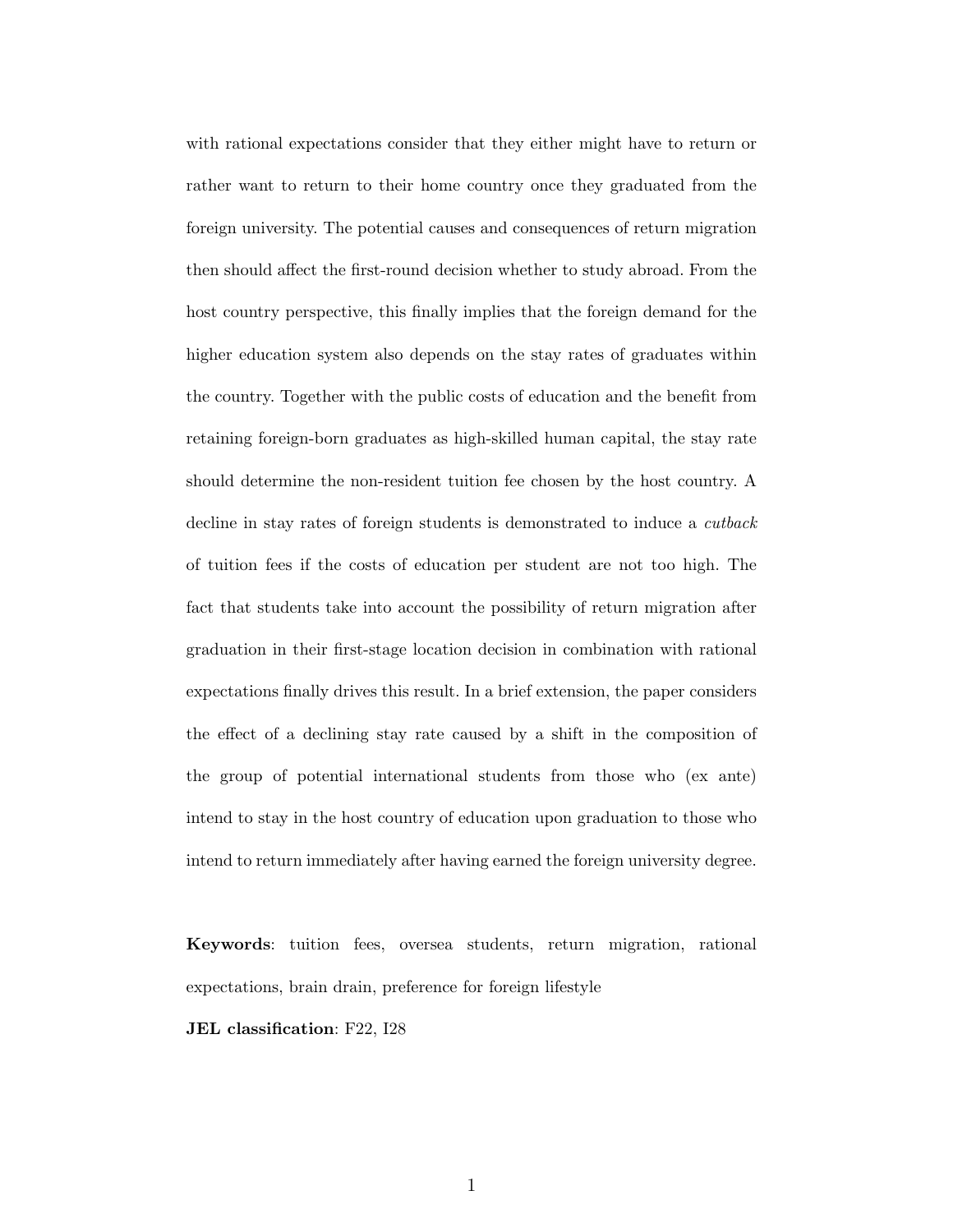## 1 Introduction

#### 1.1 Background

The economic globalization rooted in the late 19th, early 20th century, brought a considerable integration of the world economy, not only in the sense of international flows of traded goods, services and capital, but also international migration flows. Back in the mid 1960s and 70s, the first contributions analyzing the economic effects of (especially high-skilled) labor migration on the host and sending countries of human capital flows emerged (e.g. Grubel and Scott, 1966, 1968; Aitken, 1968; Raymond, 1973; Bhagwati and Dellalfar, 1973; Bhagwati and Hamada, 1974). These early papers constituted a strand of the literature often referred to as the 'brain drain literature', highlighting various issues related to the question which regions benefit and which regions loose from these human capital flows (often in asymmetric settings with a developing and a rich country, e.g. Stark et al., 1997, 1998; Beine et al., 2001; Stark, 2004; Docquier and Rapoport, 2007) and trying to measure the actual brain brain (e.g. Carrington and Detragiache, 1998, 1999; Straubhaar, 2000; EEAG, 2003; Becker et al., 2004).

Countries which gain from the immigration of highly-skilled workers, might apply various strategies to attract those, for example by means of fiscal incentives (see CESifo, 2005), active immigration policies (like special job fairs, multilingual employment offer portals and assistance in administrative procedures during and after entry; see Chaloff and Lemaitre, 2009) and 'liberal' immigration regulations.<sup>1</sup> A fur-

<sup>1</sup>Chaloff and Lemaitre (2009, p. 30) report from a review of immigration policies in ten OECD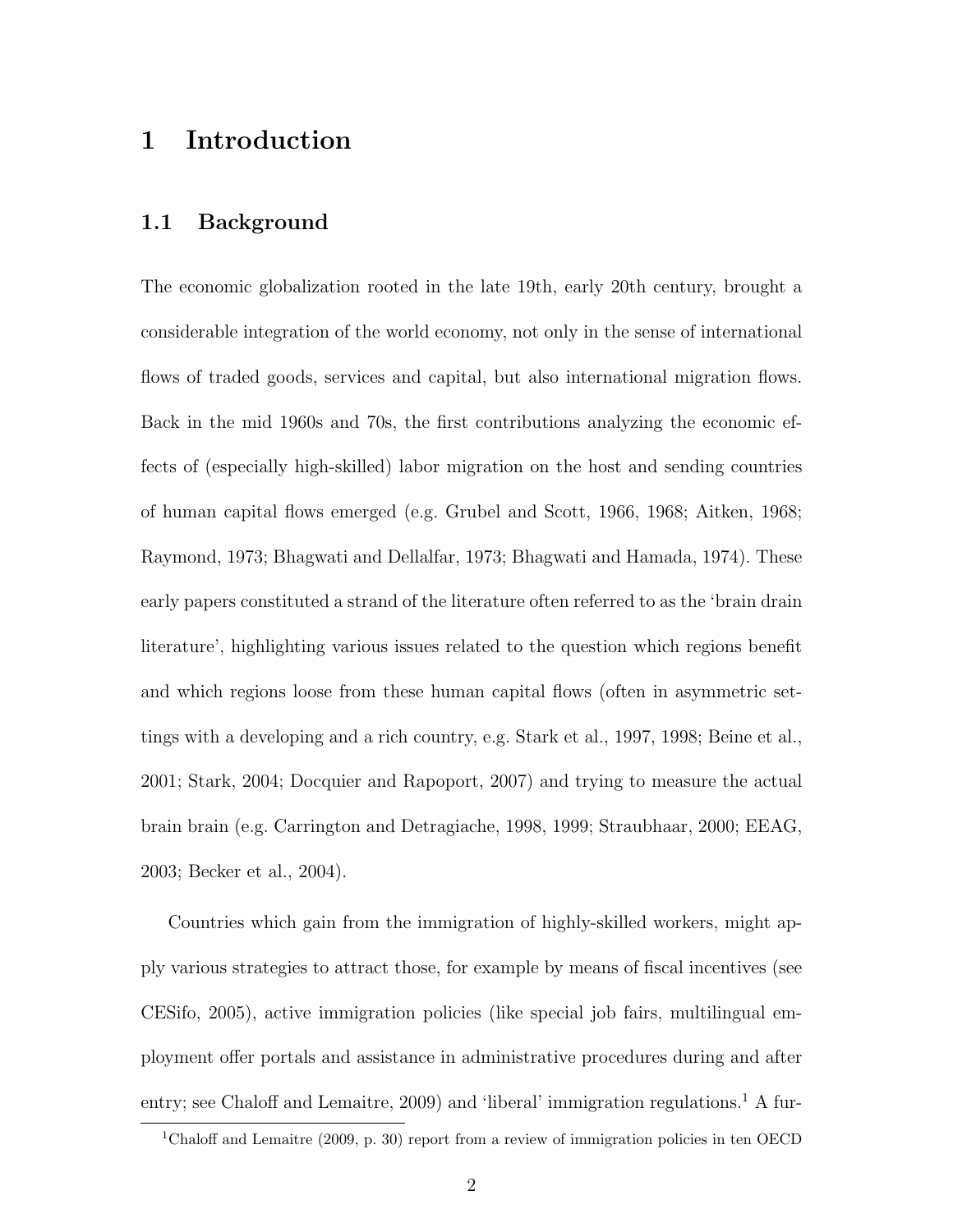ther way to recruit high-skilled human capital – an this is what the present paper focuses on – is to attract foreign students and try to retain them in the country after they have graduated from university. Leaving the domestic higher education system, they are not only highly skilled but at the same time they can be easily integrated as they are also provided with country-specific human capital, usually have some good language proficiency and are familiar with the culture of the host country etc.<sup>2</sup> The international mobility of students increased considerably over the last few decades (OECD, 2008a) and "[students], especially from developing countries, often stay on in OECD countries for further research or employment and contribute to innovation in these countries."<sup>3</sup> The host countries of foreign students (the U.S., the UK, Germany and France are the most important ones, together hosting about 50% of all international students worldwide) seem to be quite aware of this potential, given their efforts to promote access of foreign students to the labor market, once they countries that "[...] most of these policies are not so much designed to attract workers as to reduce the obstacles to their immigration. [...] What is surprising [...] is that 'active' policy is generally defined as simply creating exemptions from the restrictions on labour migration applied across-theboard. As shortages increase, truly 'active' policies for the high skilled may start to be adopted, especially outside the benchmark high-wage and English-speaking countries."

<sup>2</sup>Many countries also allow foreign students to work during their studies. These employments can provide students with a first contact to the host country's labor market and students can gain certain country- and market-specific experiences which should help them to find a job in the host country upon graduation and thereby increase the probability to stay on (see Chaloff and Lemaitre, 2009, pp. 24-25).

<sup>3</sup>OECD (2008b, pp. 83-84). See for example Baruch et al. (2007), Hein and Plesch (2008), Dreher and Poutvaara (2005) and Finn (2003) for some empirical evidence.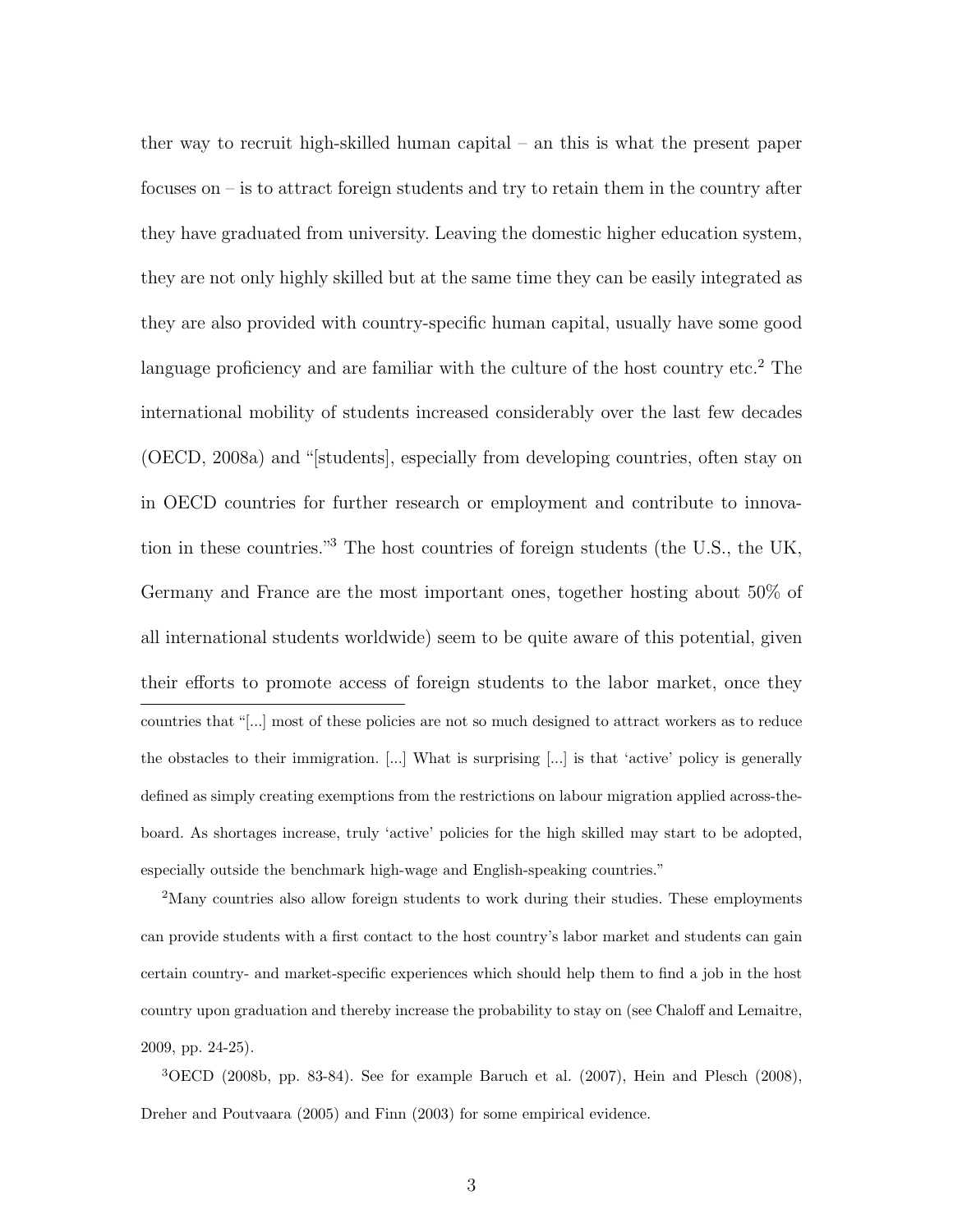are graduated (see e.g. Tremblay, 2005; OECD, 2008b, Ch. 4; Chaloff and Lemaitre, 2009).

Finally, not only the recruitment issue might play a role when evaluating the effect of educating foreign students on the host country, but also things like the compensation of potentially lacking demand for the higher education system from domestic students, economies of scale in the education system, a promotion of diversity and creativity on campus, increased R&D activities, cheap foreign labor for the institutions (in labs, as TA's or as support of research activities) and the reliance on tuition fee revenues from foreign students. Especially the latter aspect is quite interesting, because host countries probably face a trade-off here between raising revenues and offering reasonable fees in order to attract foreign students, or at least not to deter them from immigration. The Economist<sup>4</sup> recently stated that

[students] from outside the EU are vital to British universities' finances. Neither their numbers nor their fees are capped by government (UEA's foreign-student fees, around £10,000 a year for most courses, are pretty standard; nationally, fees paid by overseas students in higher education total some £2.5 billion). They keep open departments in some subjects – science, engineering – that are shunned by locals. And the more of them a university attracts, the higher it rises in the ever-more-important international league tables.

The same article argues that Britain has to make sure to really offer value for money

 $4$ "International students - Build it, and they will come," The Economist, Jan 15th 2009.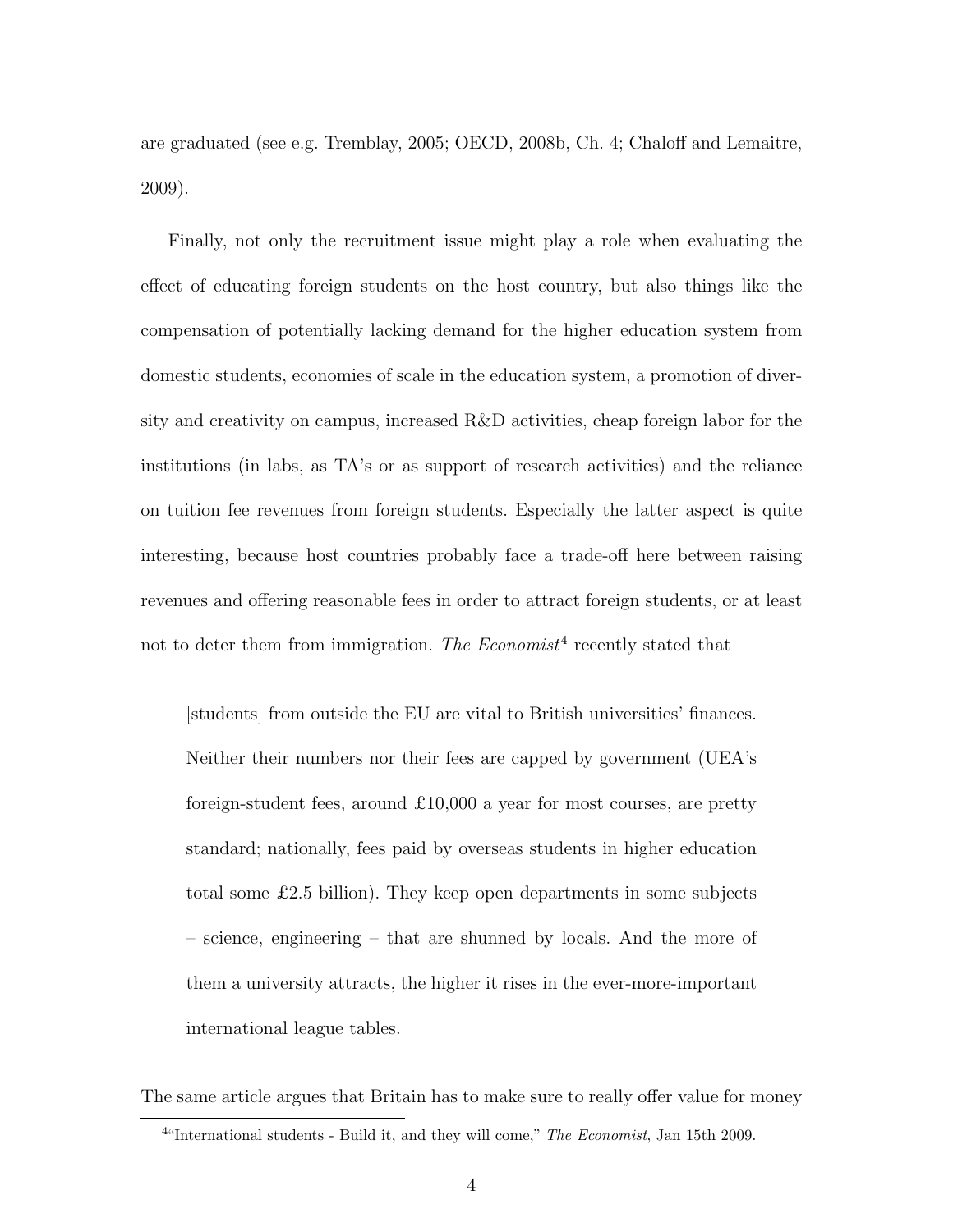(in terms of service and quality) in order to remain an attractive host country for oversea students while other countries like for example Germany and Japan now also offer programs taught in English.

The fact that especially Australia, the UK and the U.S., charging the highest tuition fees, are still among the largest host countries, to a large extent probably reflects a higher 'market power' on the higher education market due to language related issues and the outstanding quality of the top-institutions in these countries. However, in general, the demand of foreign students for a certain education program should – ceteris paribus – depend (negatively) on the level of tuition fees.<sup>5</sup>

#### 1.2 Purpose of the paper

The present paper wants to analyze a very specific aspect against the background of the ongoing internationalization of higher education, namely how the optimal choice of non-resident tuition fees changes with declining stay rates of foreign students in the host country after graduation. The very first intuition that fees will have

<sup>&</sup>lt;sup>5</sup>The absolute level of tuition fees charged from foreign students as well as the relative level compared to domestic students varies largely among host countries. While Denmark, Sweden and Norway for example neither raise tuition fees from domestic nor from international students, Australia, Canada and New Zealand charge considerably higher fees for international than for domestic students. In the U.S., oversea students are treated like out-of-state students and in the UK students from non-EU countries have to pay higher fees than domestic and EU students. France, Italy, Japan, Korea and Spain charge the same tuition fees for domestic and foreign students. See e.g. OECD (2008b, Ch. C3).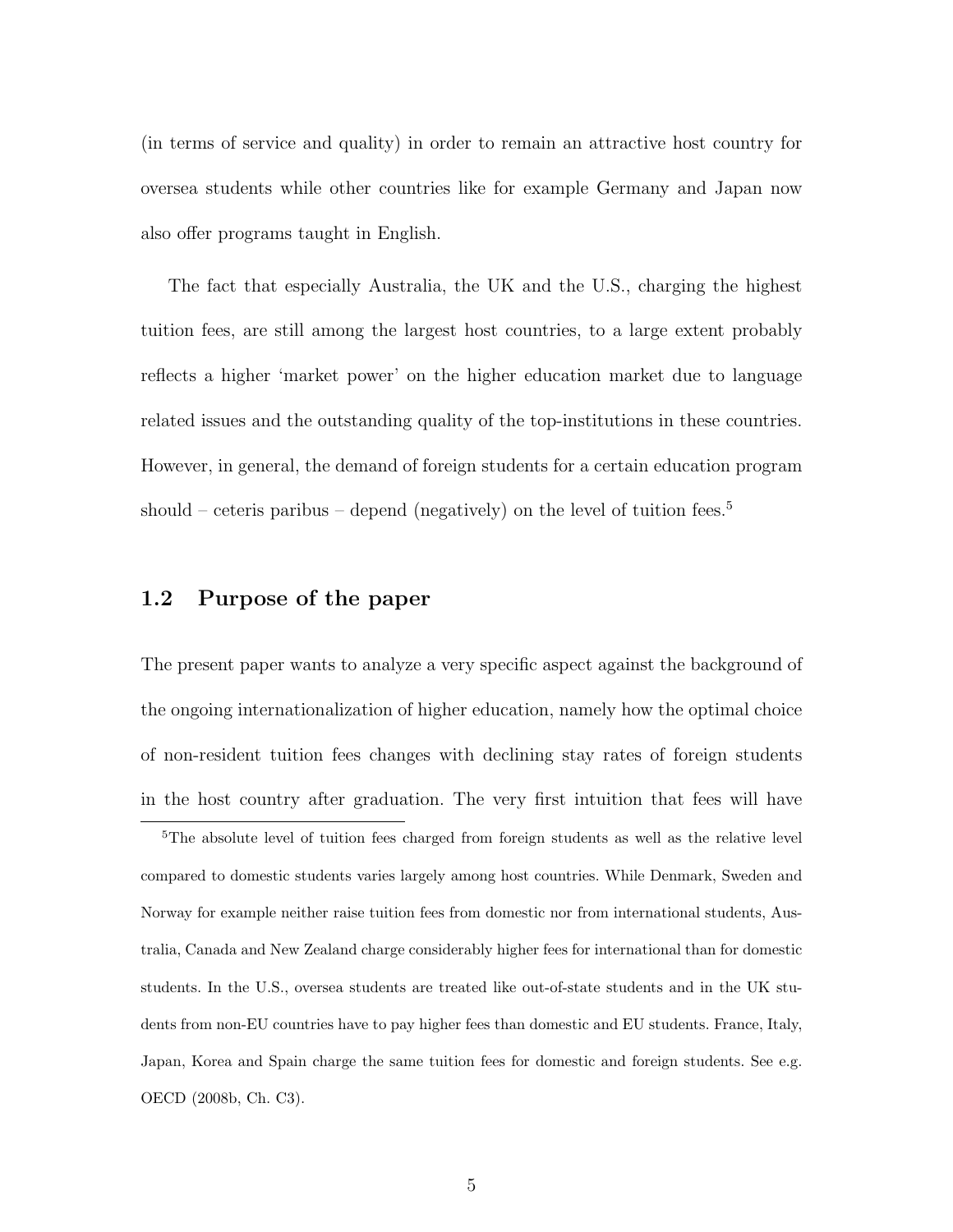to rise is usually based on a fixed-budget argument: the lower the proportion of foreign students staying in the host country after graduation as high-skilled human capital, the lower the benefit for the host country from educating foreign students. As a consequence, in order to cover costs per student, tuition fees have to rise.<sup>6</sup> This view, however, appears by far too narrow: (i) a more appropriate way to describe the host country's behavior is to set tuition fees in order to maximize some net-benefit from educating foreign students, instead of balancing a fixed budget; (ii) the optimal tuition policy has to consider that the number of foreign students depends negatively on the level of fees; (iii) the demand of foreign students might depend on the expected probability of staying in the host country after graduation. Especially the third point takes center stage in the present paper, because it is both interesting from the point of view of migration theory and the application to the question with respect to the choice of non-resident tuition fees: depending on what exactly causes the return migration of foreign students upon graduation, a higher probability of return should have an impact on rational students' first-stage decision whether to study abroad or not. A change in demand for the education system in the host country, in turn, should also influence the optimal choice of tuition fees. The theoretical migration literature usually treats migration decisions at various stages separately and analyzes

<sup>&</sup>lt;sup>6</sup>Suppose the host country wants to generate some net-revenue  $R = (f - c + p\pi^g)S$  from educating foreign students.  $S$  is the number of foreign students,  $f$  is tuition fees,  $c$  the public education cost per student, p is the stay rate of foreign students and  $\pi^g > 0$  is the net-benefit from those foreign students staying in the host country as graduates. The lower the stay rate  $p$ , the higher tuition fees in order to keep the net-revenue constant:  $\left( \frac{df}{dp} \right) \Big|_{dR=0} = -\pi^g$ .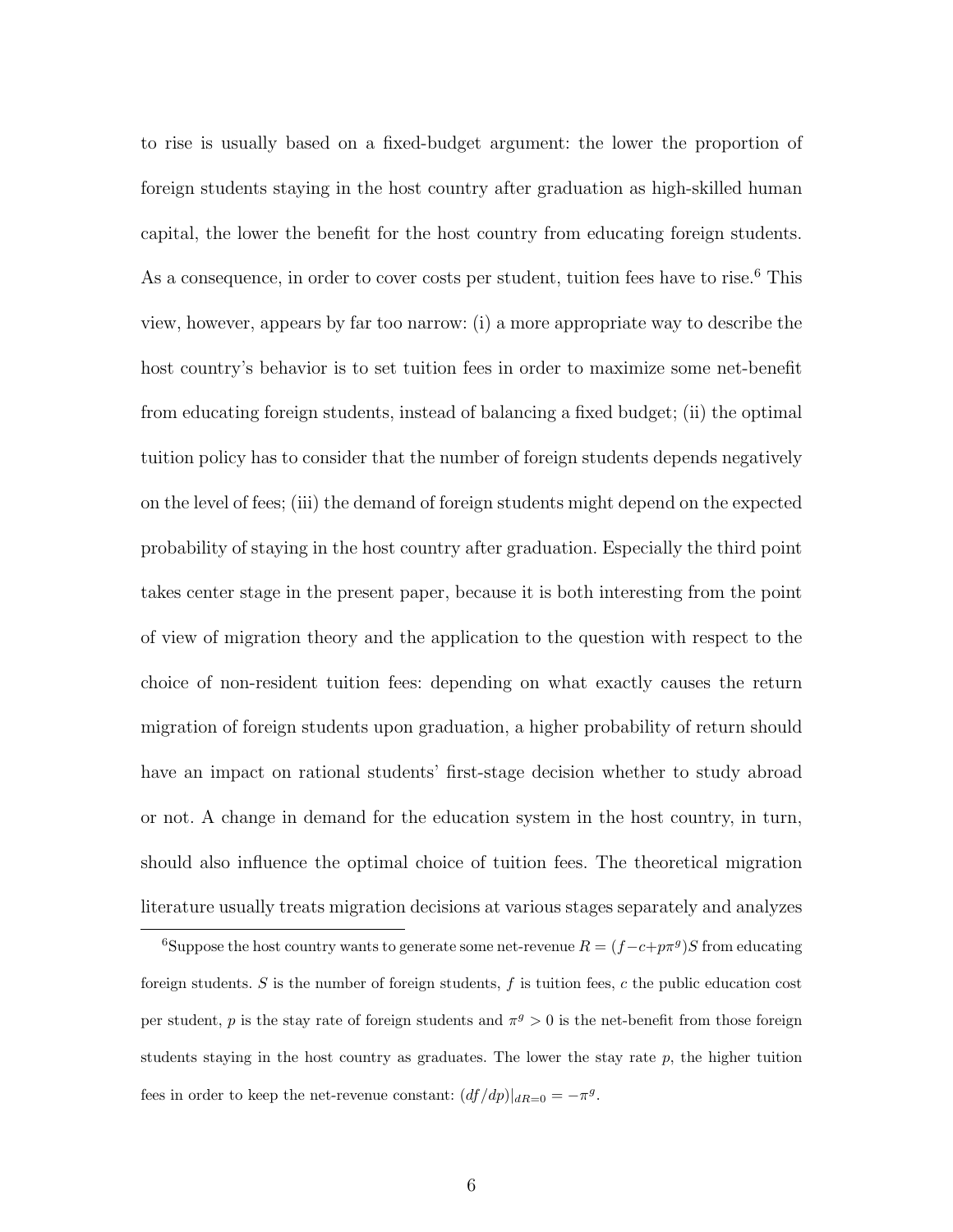either determinants of (first-time) emigration or determinants of return migration, ignoring that the perception of chances/preferences to stay abroad might affect the first emigration decision.

The student migration model derived in the main part of the paper shows that an increased return probability of foreign students decreases the demand for education abroad and increases the sensitivity of demand to marginal changes in tuition fees. The higher return rates are either due to some exogenous event (either in the host country or the country of origin, forcing the student to return no matter whether he actually would like to stay or not) or by a higher probability that a student ex ante overstates the positive value of the lifestyle abroad, causing return migration due to unmet expectations. In both cases, an increase in the return probability implies a reduction in the expected benefit from staying in the host country upon graduation and therefore reduces the demand for education abroad. As a consequence, when adjusting non-resident tuition fees as a response to the declining stay rate of foreign students, the host country has to tradeoff a behavioral effect (i.e. the effect caused by the changing student migration behavior) which provides an incentive to decrease tuition fees against the incentive to increase them due to the reduced loss of a marginal increase in fees from deterring foreign students from immigration. When the cost of education per student in the host country is not too large, the behavioral effect dominates and the host country decreases non-resident tuition fees when students' stay rates decline. Extending the model presented in the main part of the paper, I argue that a decline in stay rates, which is caused by a change in the composition of the group of potential international students (I distinguish between students who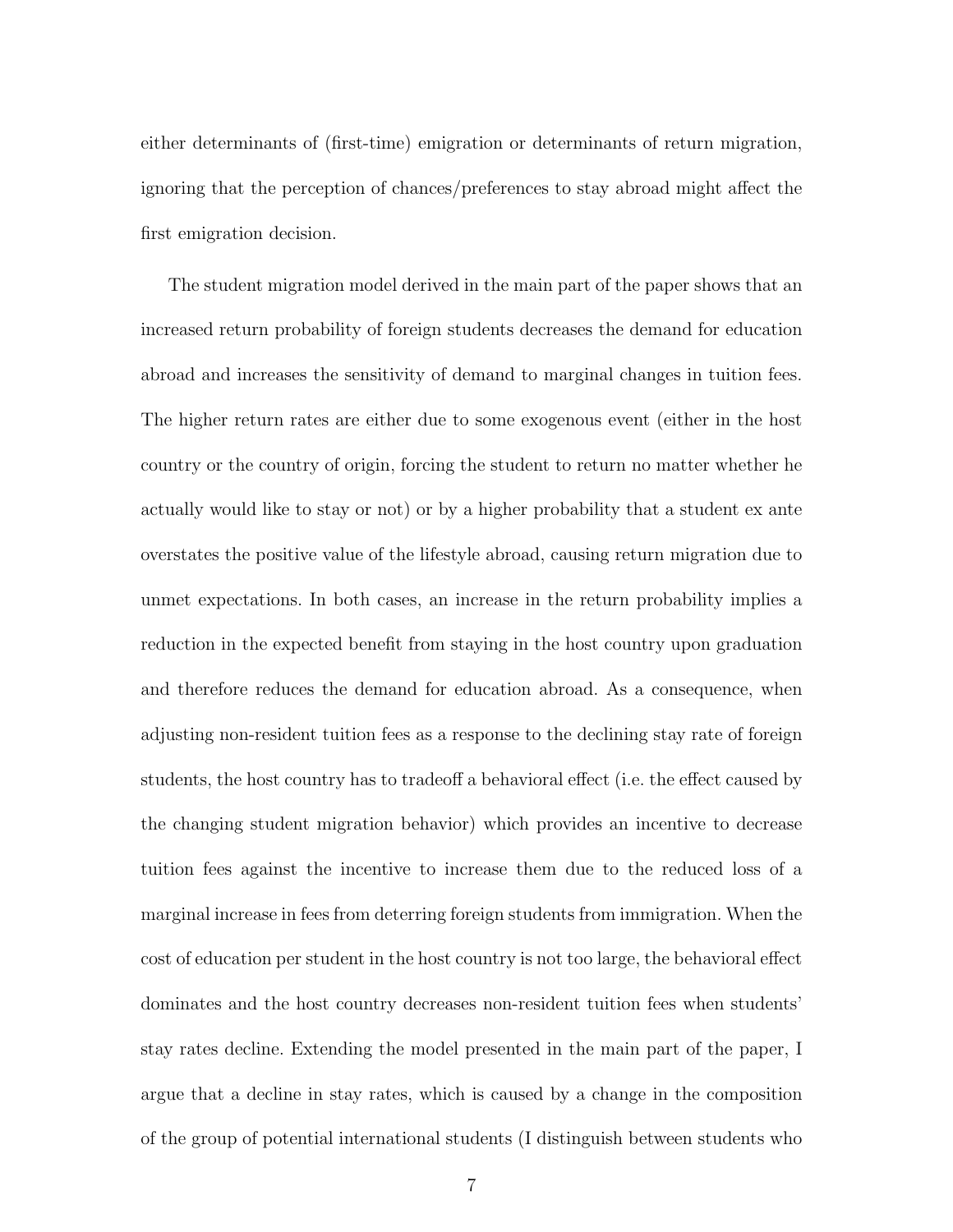ex ante intend to stay in the host country after graduation and students who plan to return immediately after graduation from the foreign university system), a priori has an ambiguous effect on the optimal choice of tuition fees.

The migration model and the choice of non-resident tuition fees is analyzed in a two-country setting: a developed country ('DC', e.g. the UK) hosts foreign students from a less-developed country ('LDC', e.g. China, India). From a theoretical/technical point of view this has the advantage that I can focus on the migration flows of students/graduates who are born in the LDC, while there is no migration of individuals born in the DC to the LDC. This is the usual approach of the theoretical brain drain models. As already stated earlier, it is only a small number of large/rich OECD countries which host a majority of international students. While Asia is the leading region of origin of international students, France, Germany, Japan and Korea are the largest single sending-countries. Students from China and India represent by far the largest group of foreign students in OECD countries from non-OECD countries (OECD, 2008b, Ch. 3).

The structure of the paper is as follows: the following section 2 presents a first look on the problem of choosing optimal non-resident tuition fees and highlights in a very general setting the influence of foresighted student migration behavior. Section 3 then derives the student and return migration model (3.1) and analyzes the optimal adjustment of tuition fees when the stay rates of foreign students in the host country decline (3.2). A special case of 'irrational' students, who believe that they can stay in the host country for sure and that their positive expectations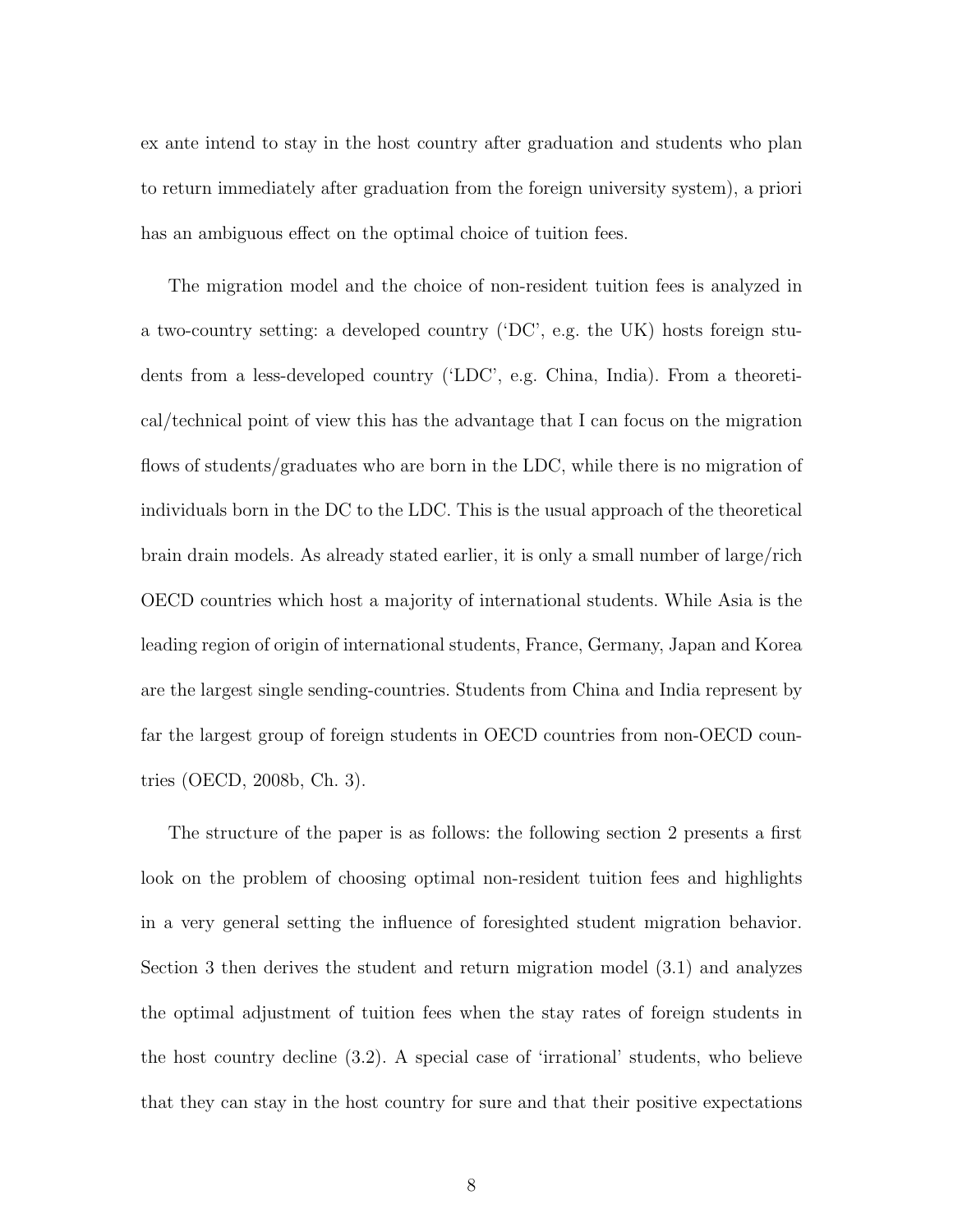about foreign lifestyle will certainly come true, is presented as a benchmark in 3.3, in order to highlight the relevance of the consideration of the behavioral effect in the student migration decision when return probabilities change. Section 4 presents the extension considering the composition of the pool of international students, before section 5 concludes.

### 2 Choice of non-resident tuition fees: a first look

Suppose the host country faces a demand (in terms of the number of foreign students) of  $S = S(f, p)$ , where f denotes tuition fees<sup>7</sup> and p the probability that a foreign student stays in the host country after graduating from university. I assume that foreigners can only work in the DC upon graduation with a domestic university degree, i.e. I ignore immigration of workers who earned a degree in their home country (LDC). The host country maximizes the net-benefit from educating foreign

<sup>&</sup>lt;sup>7</sup>The term 'tuition fees' is used in a very general way in this paper and is not necessarily to be taken literally. While it appears justifiable to think of a country/region or rather the government setting tuition fees in public higher education systems (like in some European countries), a more differentiated view would be needed for countries where also private institutions play an important role in the higher education sector (like e.g. in the U.S.), which are free to set tuition fees. One might argue however, that the government (for example at the state/province level) could still influence the price to be payed by students for example by providing scholarships or certain subsidies in cash or kind. In the simplified setting of the model presented here, the host country simply determines kind of a net-price for education, meaning tuition fees net of various subsidies.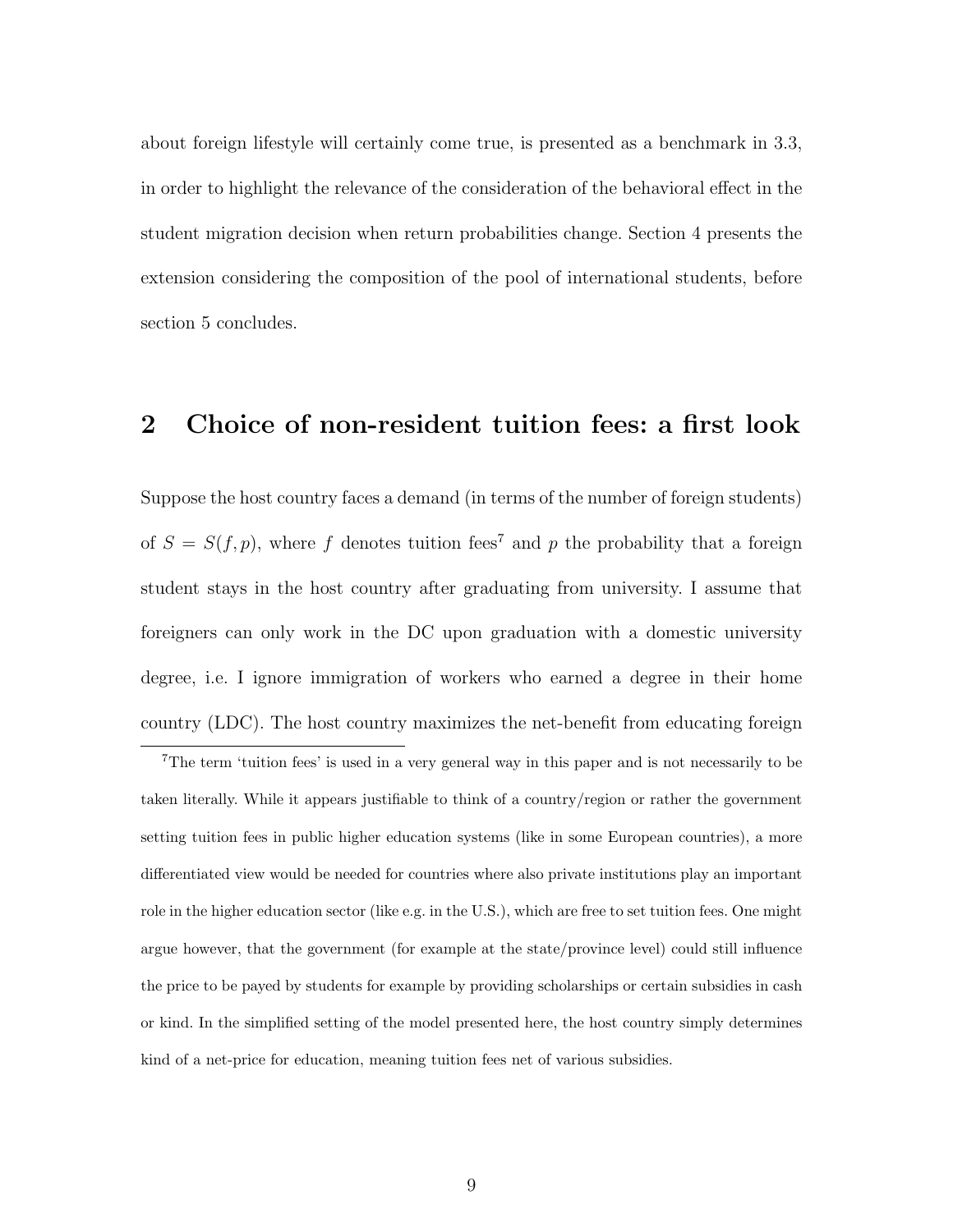students over tuition fee policy:

$$
\max_{f} \Pi = (\pi^{c} + f + \delta_{G} p \pi^{g}) S(f, p), \qquad (1)
$$

where  $\pi^c$  denotes a net measure of costs and benefits per student to the host country during the education period ( $\pi^c$  could generally be positive or negative; the cost side includes first and foremost resource costs, while the benefit side could include peer effects, cultural spillovers, economies of scale within institutions etc.) and  $\pi^g > 0$  denotes the benefit from retaining foreign students as high-skilled human capital after graduation (this could again include some positive externalities, positive net-contributions to the host country's social security system or above-average tax payments when the graduates are high-income earners). The government discounts the expected future benefits by the factor  $\delta_G < 1.8$  The first order condition for the optimal tuition fee is

$$
\frac{\partial \Pi}{\partial f} = S + (\pi^c + f + \delta_G p \pi^g) \frac{\partial S}{\partial f} = 0.
$$
 (2)

The effect of a marginal increase of tuition fees on the number of students is supposed to be negative  $(\partial S/\partial f < 0)$ . The optimal fee can be expressed by using the price elasticity of the demand for the education system:

$$
f = -\frac{(\pi^c + \delta_G p \pi^g)}{1 + 1/\epsilon},\tag{3}
$$

<sup>8</sup> If I did not take the openness of study programs to foreign students in the rich country as given, the discounting might play a more prominent role as it does in the simple model, especially when the expenditures on education compete for public funding with alternative investments. The fact that the returns to the (risky) public education investment span a relatively long period of time, could let the investment appear less favorable (Raymond, 1973).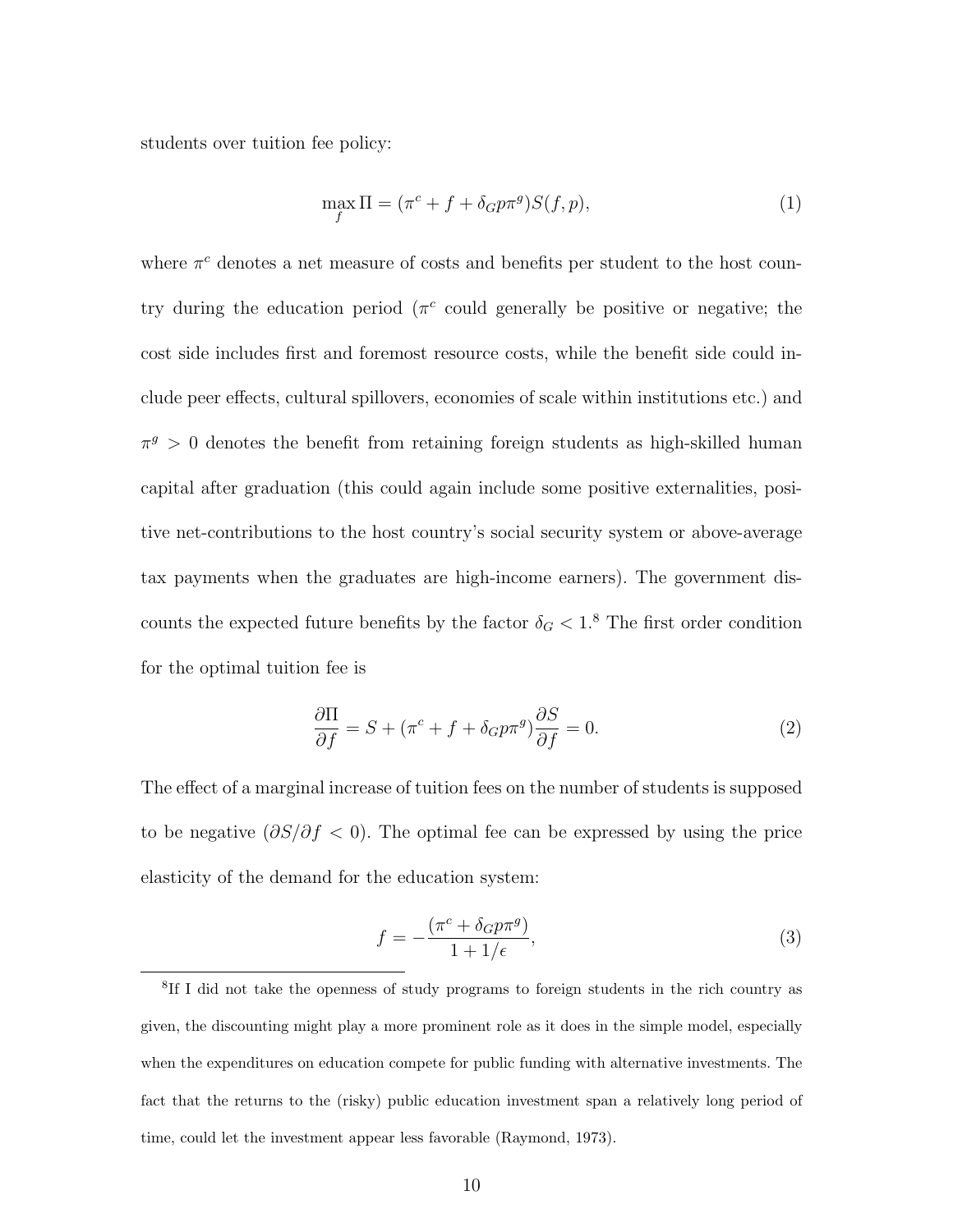where  $\epsilon = \frac{\partial S}{\partial f}$ ∂f  $\frac{f}{S}$  < 0. Ignoring the expected benefits accruing in the host country from retaining foreign students after graduation, the optimal tuition fee policy actually comes up to a standard monopoly price setting when  $\pi^c < 0$ : the host country charges a price in excess of the marginal cost of providing education and the higher the country's monopoly power (as represented by the absolute value of  $1/\epsilon$ , which at  $f = \arg \max \Pi(f)$  equals the well-known 'Lerner index' of monopoly power or rather the price-cost margin), the higher tuition fees. Taking into account expected future benefits  $p\pi^{g}$  per foreign student trained in the host country, a higher price elasticity of demand for the education system also provides an incentive to cut down tuition fees in order to attract foreign students and realize those benefits. The overall effect then depends on the relative size of the costs and discounted benefits per student:

$$
\frac{\partial f}{\partial |\epsilon|} = \frac{\pi^c + \delta_G p \pi^g}{(1 + \epsilon)^2}.
$$
\n(4)

The main focus of the paper is however not so much on the optimal tuition fee per se, but rather the effect of a decline in the stay rate of foreign students in the host country after graduation on the non-resident fees. From the first order condition (2) one can derive the effect of the students' stay rate  $p$  on the optimal level of tuition fees:

$$
\frac{df}{dp} = -\frac{1}{\Sigma} \left\{ \left[ \frac{\partial S}{\partial p} + (\pi^c + f + \delta_G p \pi^g) \frac{\partial^2 S}{\partial f \partial p} \right] + \delta_G \pi^g \frac{\partial S}{\partial f} \right\} \geq 0,
$$
\n(5)

where  $\Sigma := 2(\partial S/\partial f) + (\pi^c + f + \delta_G p\pi^g)(\partial^2 S/\partial f^2)$  is negative from the second order condition. A priori, the sign of  $df/dp$  is ambiguous. The reason is that I assume the number of students to depend on the stay rate p. Suppose S would only depend on the level of tuition fees f, i.e.  $S = S(f)$ , then  $df/dp = -[\delta_G \pi^g (\partial S/\partial f)]/\Sigma < 0$ . The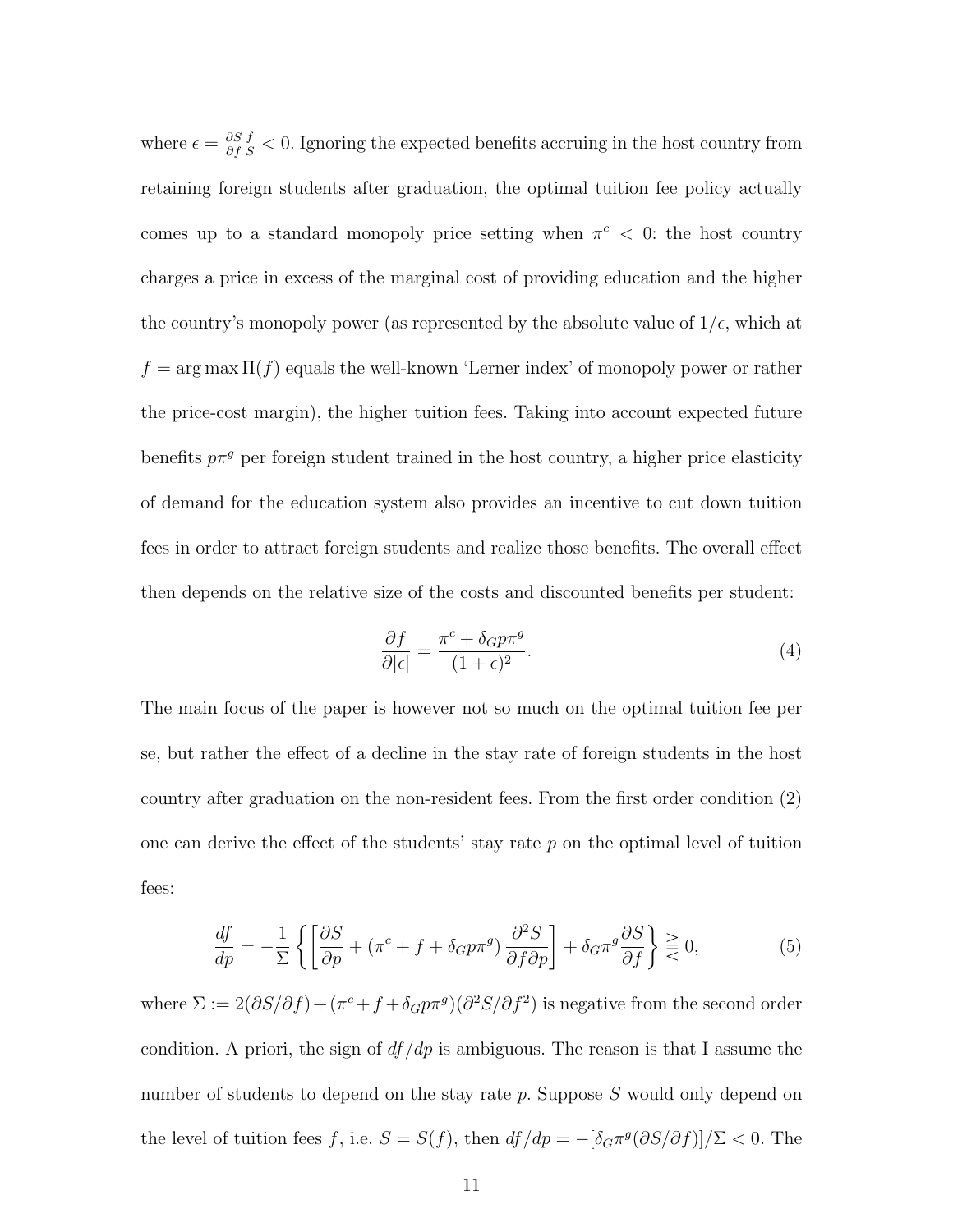lower the stay rate  $p$ , the lower the marginal loss from raising tuition fees due to the reduced number of students and therefore the higher optimal tuition fees. However, and this is my main point here, this view seems to be too narrow. Students who think of whether to study abroad or in their home country should (and probably do) consider the possibility of returning to their home country after having studied abroad.

## 3 A student migration model and the choice of non-resident tuition fees

A more thorough analysis of the question how the host country should adjust nonresident tuition fees when a higher proportion of foreign students tends to return to their home countries should consider (i) why students return and (ii) how this affects students' decision whether to study abroad. Furthermore, the composition of the group of students who potentially end up studying in the DC can play an important role, as I demonstrate in a last section of this chapter, after presenting a specific student migration and return migration model and analyzing the optimal tuition fee problem again.

#### 3.1 Student immigration and return

The following section introduces a student migration model in order to be able to come up with a more precise prediction with respect to the sign of (5) from the very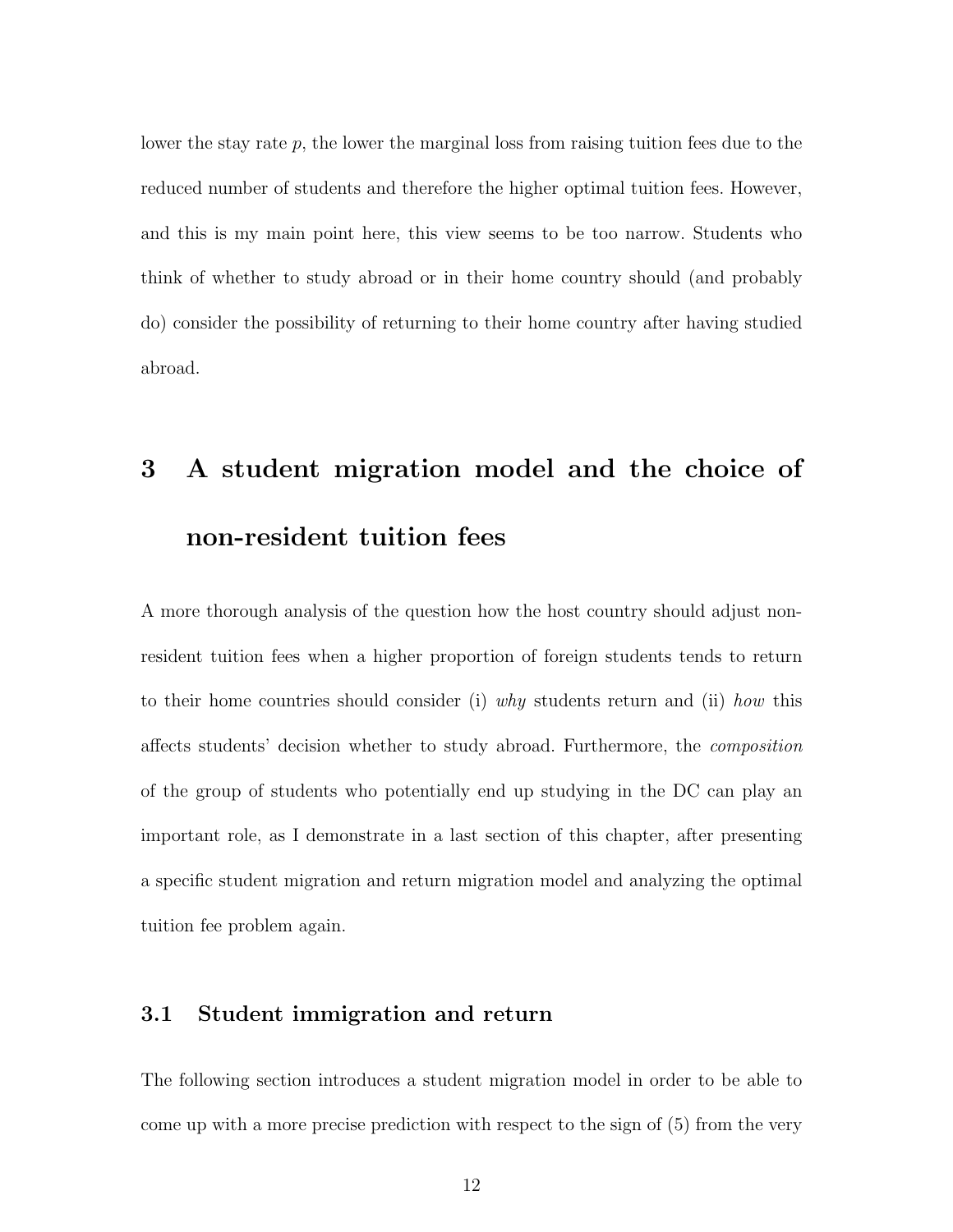general model above.

Various factors can influence an individual's decision in the LDC whether to study abroad. First of all, I assume that the return to education as realized after graduation is higher when the student studied abroad: while a student gets a return to education  $\underline{v}$  when he studies in his home country and works there afterwards, he gets  $v^H$  >  $\underline{v}$  when working in his home country after having graduated from the foreign university. This implies that in general, all the students potentially want to study abroad. However, while the education is assumed to be for free in the home country, students have to pay fees f abroad. Finally, I consider some country-specific preference for the DC: suppose first of all that the 'pure' return to being educated in the DC is the same both in the host and the home country of students.<sup>9</sup> Beside the pure living standard in terms of earnings and career chances etc., there is probably another motive for emigration, namely a preference for the (western) *lifestyle* in the DC.<sup>10</sup> Therefore, I assume some difference of quality of life between the host and

<sup>9</sup>The more classical *brain drain* literature usually simply assumes that there is a wage differential between the DC and the LDC. However, it is not only wage rates that matter, but of course also the general price level. Furthermore, given that Chinese and Indian students for example have excellent career chances within their home countries with a foreign university degree and some international experience (Baruch et al., 2007) which should allow them a good standard of living, this assumption appears reasonable.

<sup>10</sup>While the lifestyle in the DC is a 'pull-factor' of migration, some characteristics of the LDC can be thought of as 'push-factors': "[...] migration is not necessarily induced by economic reasons of self-advancement to which one may attach low weight; [...] in fact, a substantial part of migration may be induced by 'non-economic' reasons, including political difficulties and personal problems arising from the inevitable tension between traditional societal laws and institutions in LDC's and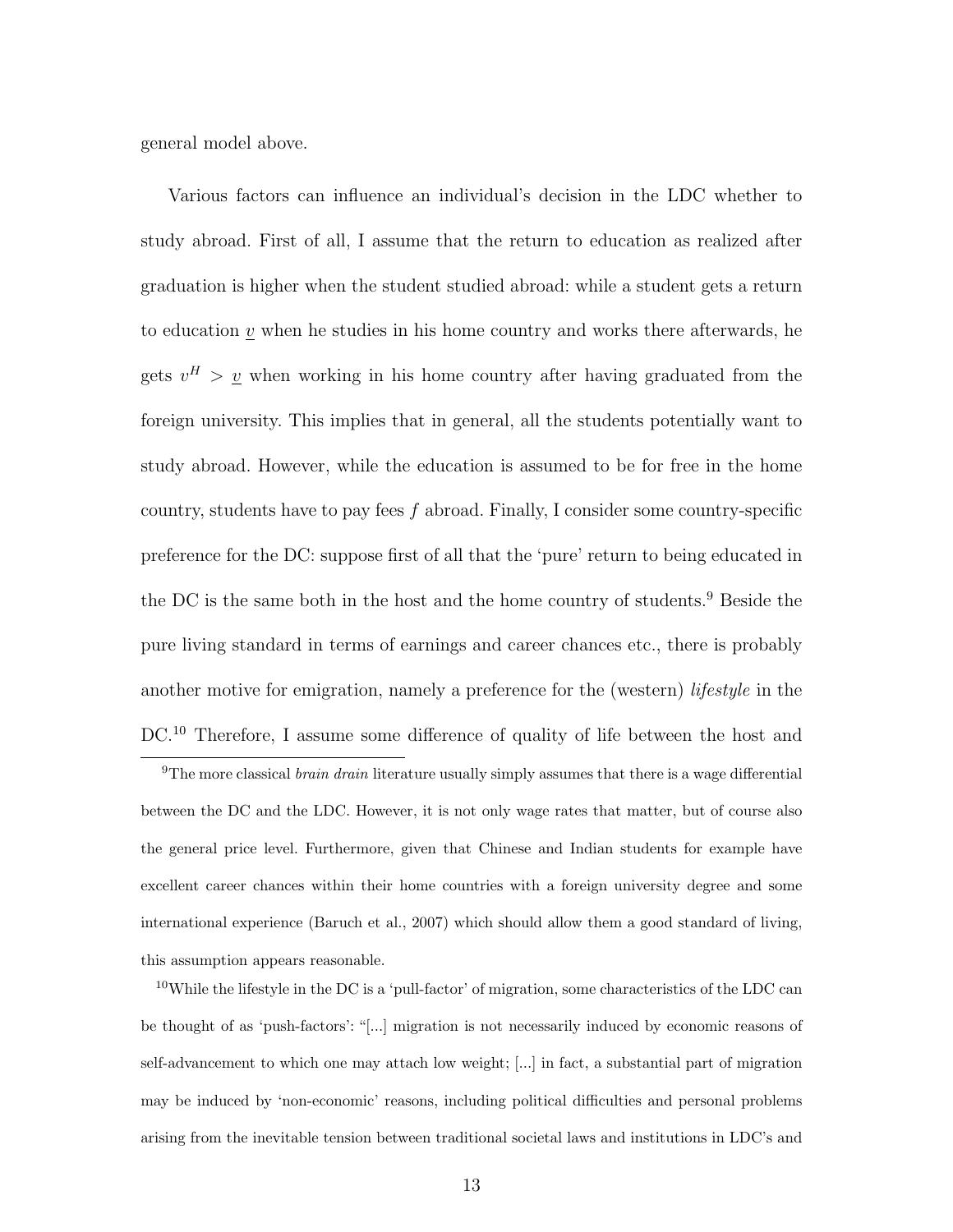the home country, denoted by  $\Delta v = v^F - v^H > 0$ , which is subjectively valued by individuals who are heterogenous with respect to the weight  $\theta \in [0, \overline{\theta}]$  which they attach to this quality-of-life difference.

The country-specific preference which is represented by  $\theta \Delta v$  plays an important role in the student migration decision, especially with regard to individuals' evaluation of the cost/benefit of returning to the home country after graduation. I consider two reasons why a foreign student returns: (i) he has to return for some exogenous reason<sup>11</sup>; (ii) he *wants* to return because he realizes a mistake with respect to expectations about the foreign lifestyle advantage  $\Delta v$ . Figure 1 helps to illustrate the return migration pattern in the model.



Figure 1: Preference for western lifestyle: stay vs. return

Only after having finished their studies, foreign students learn whether they are the aspirations and needs of the 'modernized' professional classes" (Bhagwati and Dellalfar, 1973, p. 95). To some extent push- and pull-factors are two sides to a coin here.

 $11$ For example because he does not get a work permit, he fails to find a job at the foreign labor market, or for some reasons within the country of origin (has to take care for sick relatives etc.).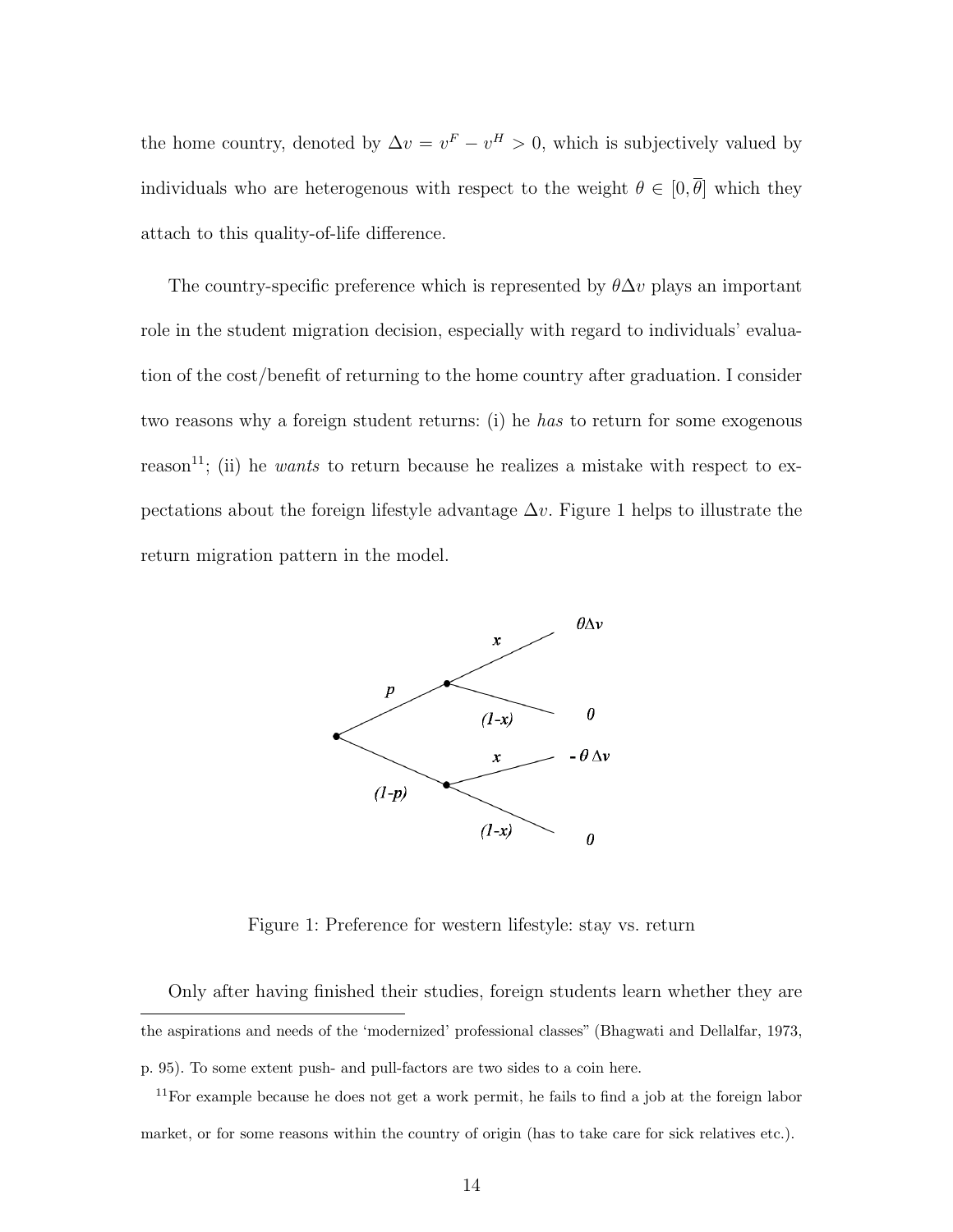allowed/able to stay in the host country; the corresponding probability is denoted by p. With probability x the students' ex ante valuation of the quality-of-life-difference  $\theta \Delta v$  turns out to be correct. Therefore, they stay in the host country and 'consume' the extra utility  $\theta \Delta v$ . With probability  $(1 - x)$  they realize that their expectations do not come true (I assume the country-specific preference for the host country to vanish in that case), so that they return to their home country and earn  $v^H$  there.<sup>12</sup> With probability  $(1 - p)$  the individual has to return to his home country for some exogenous reason. If he belongs to the group of graduates who changed their mind about the foreign lifestyle anyway (the probability of belonging to this group is  $(1-x)$  and therefore want to return, he does not incur any utility loss but simply gets  $v^H$  in the home country. Things are different, however, for individuals who still have a preference for the foreign lifestyle (with probability x their expectations come true) and are forced to return to the poor region. I assume those individuals to incur a utility loss  $\theta \Delta v$  which reflects mainly the psychic cost related to the involuntary migration (e.g. reverse culture-shock etc.).

<sup>&</sup>lt;sup>12</sup>Given that expenses for tuition fees are sunk costs from the perspective of the graduate deciding whether to return and given the assumption that the pure return to education abroad is the same in the DC and the LDC, the vanished preference for the DC technically implies indifference of the graduate between staying and returning. I assume that graduates return in that case in order to capture the phenomenon of return due to unrealized positive expectations. An alternative would be to explicitly consider some small  $\varepsilon$ -benefit of returning in that case (or an  $\varepsilon$ -loss of staying), so that individuals have a strict preference for returning. This, however, introduces at least one further parameter without crucially influencing the main idea behind the migration model, so that I will stick to the simpler version.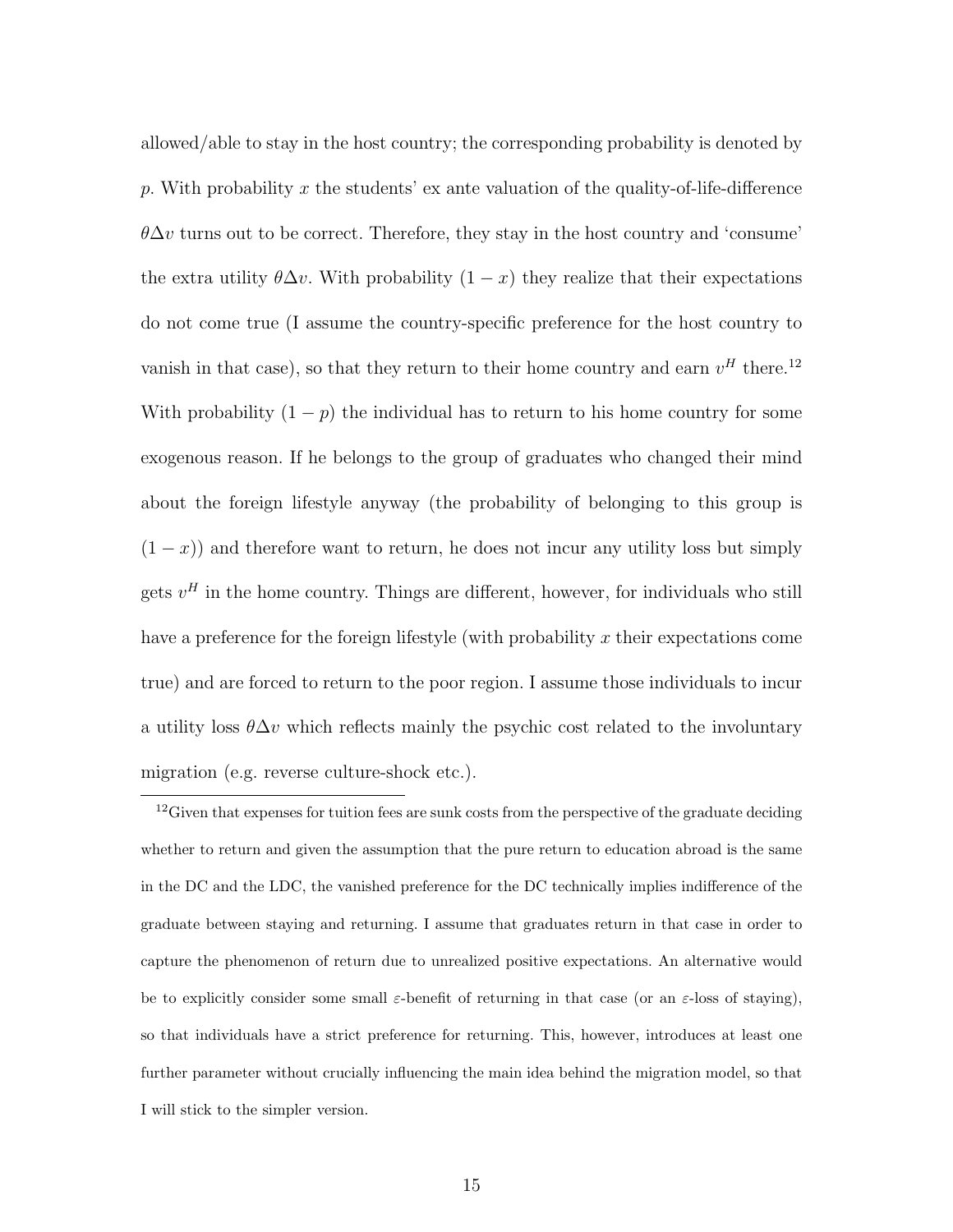When deciding whether to study abroad, students cannot be sure to which of the groups (i.e. those who are allowed to stay vs. those who have to return for some exogenous reason and those who find their positive expectations about the foreign lifestyle coming true vs. those who realize that they overstated the lifestyle abroad ex ante), so that they have to build expectations based on probabilities  $p$  and  $x$ . Their expected (extra) benefit from having the option to stay in the DC after studying abroad is  $[p(x\theta\Delta v + 0) + (1 - p)(-x\theta\Delta v + 0)] = \theta x(2p - 1)\Delta v$ . In what follows, I assume  $p \in (1/2, 1]$  and  $x \in (0, 1]$  so that the expected benefit is strictly positive.

The student migration behavior then can be depicted by the following indifference condition:

$$
\delta_I[v^H + \hat{\theta}x(2p - 1)\Delta v] - f = \delta_I \underline{v}.
$$
\n(6)

A student is exactly indifferent between studying at home and studying abroad when the discounted net-benefit from studying abroad (i.e. the return to foreign studies plus the expected extra benefit from consumption of the foreign lifestyle net of tuition fees) equals the discounted reservation utility  $\delta_I \underline{v}$  which he can get from studying and working in his home country.<sup>13</sup> The individual discount factor which is assumed to be identical for all students is  $\delta_I < 1$ . All students with a valuation of

<sup>13</sup>An implicit assumption with respect to the migration model as presented by indifference condition (6) is that foreign students always can afford the non-resident tuition fees in the DC. This means that either their initial endowment is already sufficiently high or that there are no credit constraints and the direct return to education (i.e.  $v^H - v$ ) always exceeds the individual expenses for the tuition fee. Furthermore I ignore differences in the consumption value of education or rather the value of 'college life' between the two regions.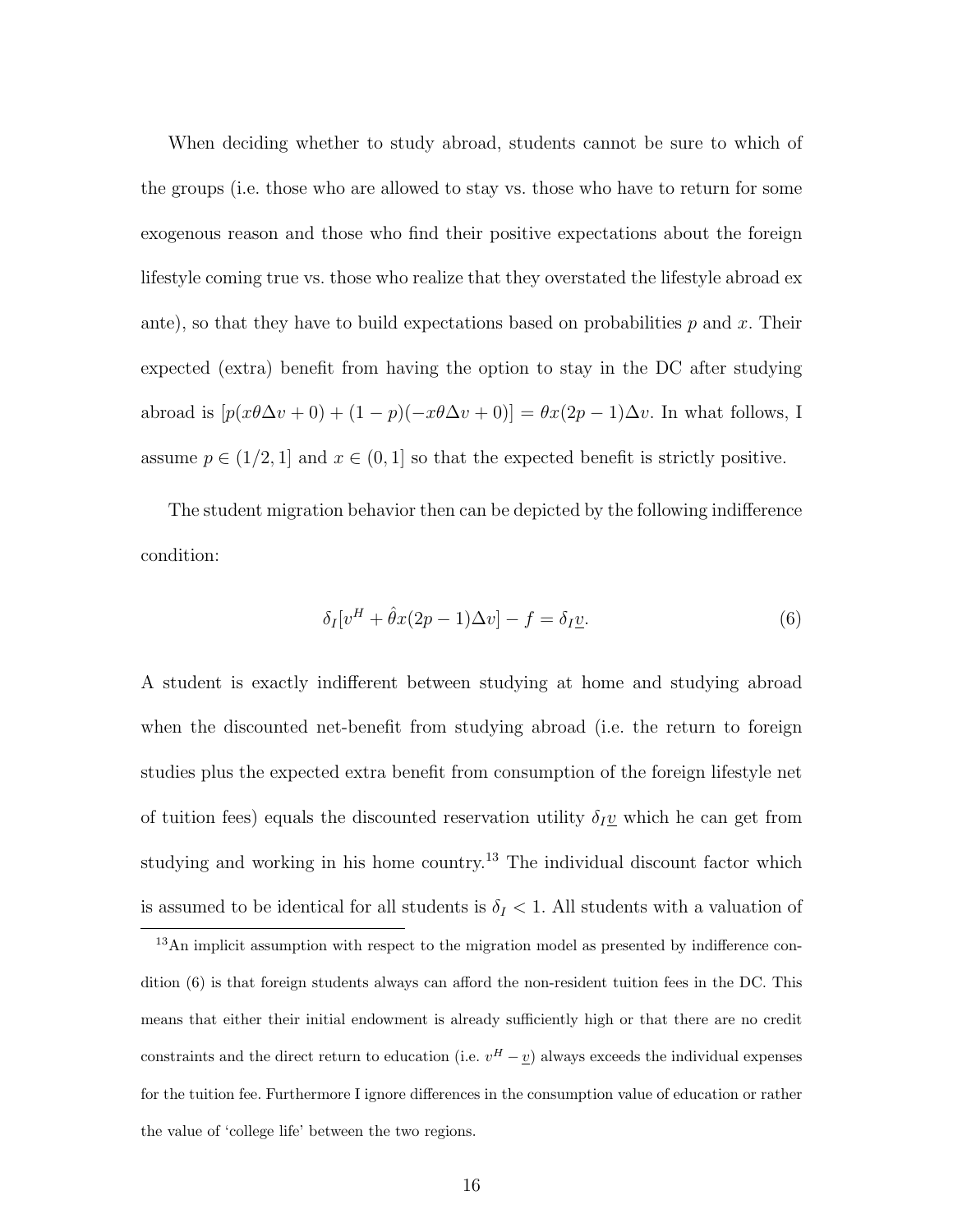the foreign lifestyle  $\theta \geq \hat{\theta}$  will study abroad, while those with a lower valuation stay in their home country. With the overall size of the student body which is eligible for education in the DC normalized to one, the number of students actually going for education abroad then is:

$$
S = \int_{\hat{\theta}}^{\overline{\theta}} dF(\theta) = 1 - F(\hat{\theta}),
$$

where  $F(\theta)$  is the cumulative distribution function of  $\theta$  and the cut-off valuation of western lifestyle is

$$
\hat{\theta} = \frac{v - v^H + f/\delta_I}{x(2p - 1)\Delta v} \tag{7}
$$

by indifference condition (6). In order to be able to derive the optimal tuition fee in the next step explicitly, I assume that  $\theta$  is uniformly distributed among the foreign student body over the interval  $[0, \overline{\theta}]$ , so that

$$
S = 1 - \frac{\left[\underline{v} - v^H + f/\delta_I\right]}{\overline{\theta}x(2p - 1)\Delta v}.\tag{8}
$$

The demand of students for the education system in the DC depends negatively on tuition fees, positively on the probability of being allowed to stay in the host country after graduation and positively on the probability of finding one's positive expectations about foreign lifestyle fulfilled:

$$
\frac{\partial S}{\partial f} = \frac{-1}{\delta_I \overline{\theta} x (2p - 1) \Delta v} < 0,
$$
  
\n
$$
\frac{\partial S}{\partial p} = \frac{2(\underline{v} - v^H + f/\delta_I)}{\overline{\theta} x (2p - 1)^2 \Delta v} > 0,
$$
  
\n
$$
\frac{\partial S}{\partial x} = \frac{\underline{v} - v^H + f/\delta_I}{\overline{\theta} x^2 (2p - 1) \Delta v} > 0.
$$

Technically, the positive signs for  $\partial S/\partial p$  and  $\partial S/\partial x$  follow from the constraint  $S < 1$ , which requires  $[\underline{v} - v^H + f/\delta_I] > 0$ . The intuition is moreover straightforward: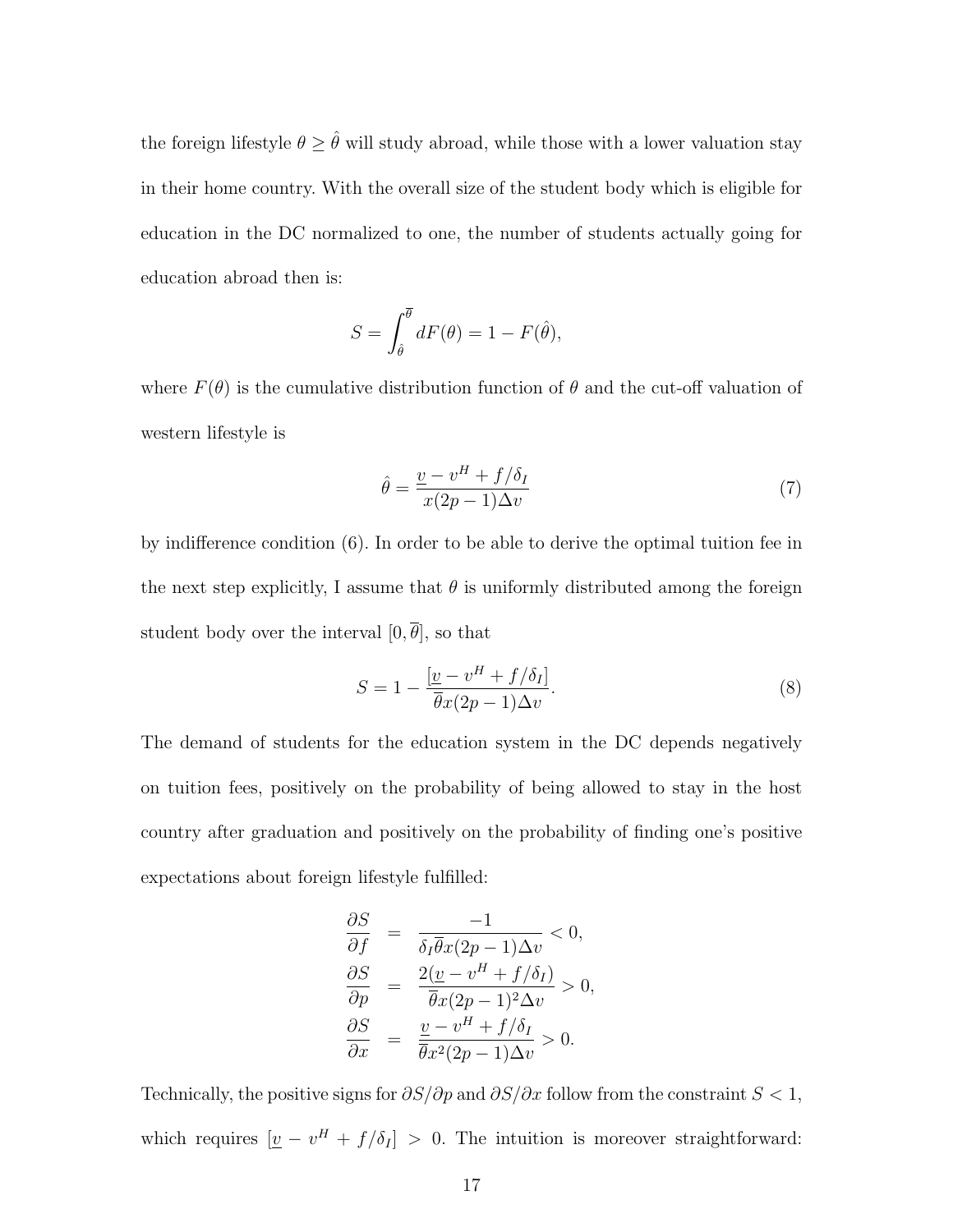since the expected consumption value of the western lifestyle increases both in a student's possibility to stay in the host country and the probability that the positive expectations about the foreign lifestyle come true, the demand for education in the rich country increases in  $p$  and  $x$ .

#### 3.2 Choice of tuition fees

The government of the host country again maximizes the net-benefit from educating foreign students:

$$
\max_{f} \Pi = (\pi^{c} + f + \delta_{G} p x \pi^{g}) S(f, p, x) \text{ s.t. } S(f, p, x) \in (0, 1).
$$
 (9)

The first order condition for the optimal non-resident tuition fee, using the education demand function as represented by (8), which was derived from the migration model above, reads:

$$
\frac{\partial \Pi}{\partial f} = 1 - \frac{[\underline{v} - v^H + f/\delta_I]}{\overline{\theta}x(2p - 1)\Delta v} - \frac{(\pi^c + f + \delta_G p x \pi^g)}{\delta_I \overline{\theta}x(2p - 1)\Delta v} = 0,\tag{10}
$$

from which the optimal fee can be determined as

$$
f = \frac{1}{2} \left[ \delta_I \overline{\theta} x (2p - 1) \Delta v + \delta_I (v^H - \underline{v}) - (\pi^c + \delta_G p x \pi^g) \right]. \tag{11}
$$

The restriction on the parameter range for the stay rate,  $p \in (1/2, 1]$ , ensures the second order condition for a maximum to hold. A decline in the percentage of foreign students staying in the host country can be due to a decline in  $p$  or in  $x$ . Tuition fees are adjusted accordingly:

$$
\frac{df}{dp} = x \left( \delta_I \overline{\theta} \Delta v - \delta_G \frac{\pi^g}{2} \right),\tag{12}
$$

$$
\frac{df}{dx} = \frac{1}{2} \left[ \delta_I \overline{\theta} (2p - 1) \Delta v - \delta_G p \pi^g \right]. \tag{13}
$$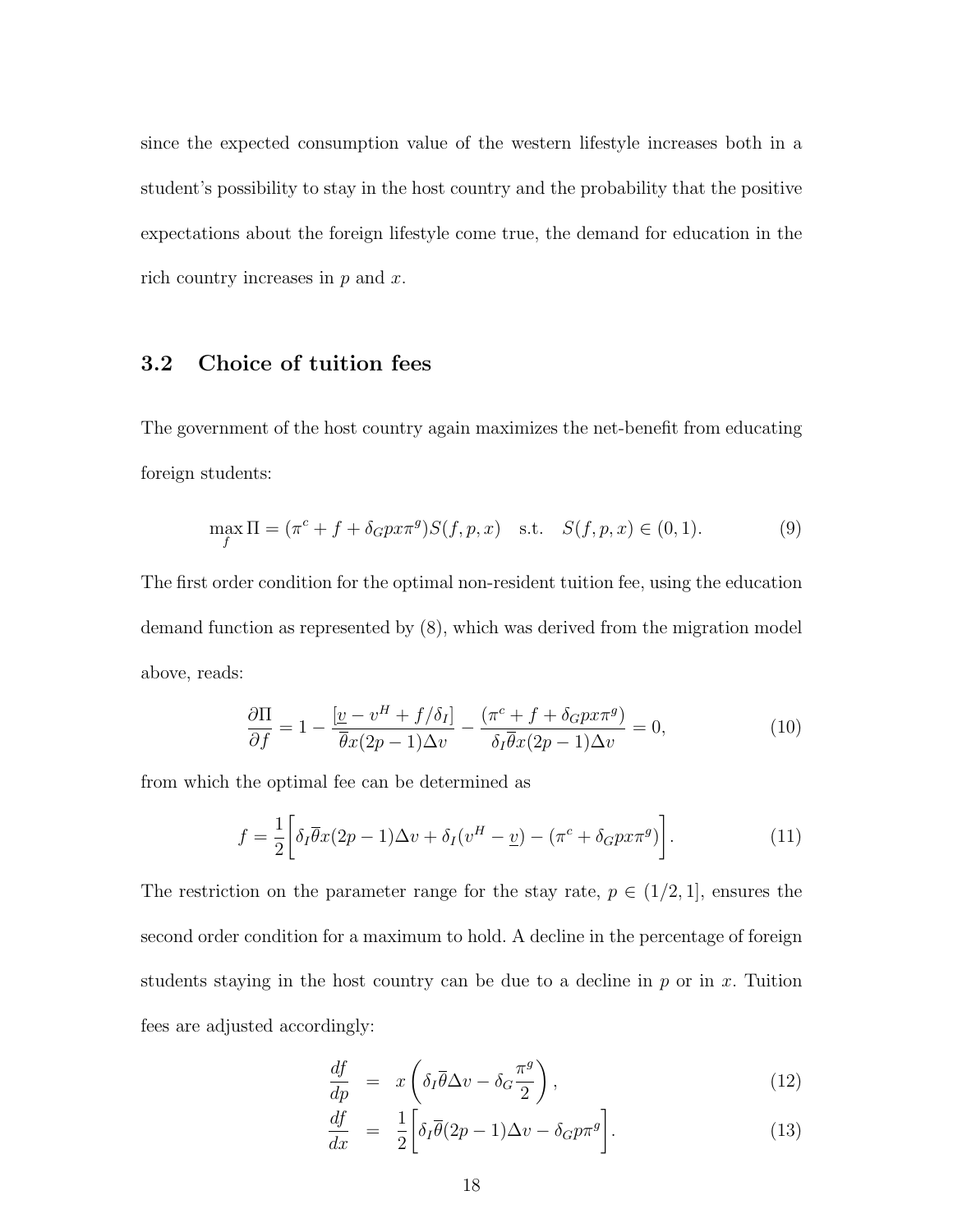The direction of both adjustments is a priori ambiguous. As already argued on the basis of the more general version of the model in section 2, different return migration patterns of graduates not only affect the benefits of the host country from educating foreign students, but also the students' migration behavior. Both aspects have to be considered in the decision on the optimal tuition fee policy. First of all, the lower the stay rate of graduates (i.e. the lower  $px$ ), ceteris paribus, the lower the marginal cost of raising tuition fees due to the fee's deterrent effect on the number of foreign students and therefore the higher the non-resident fee. This effect is in each case represented by the second term in brackets in equations (12) and (13). Second, the expected stay rate affects the student migration pattern: the lower the expected stay rate, the lower total demand  $S$  and the lower the absolute value of the sensitivity of demand to tuition fees, i.e.  $|\partial S/\partial f|$ . The corresponding (combined) effect on the optimal tuition fee is represented in both cases by the first term in brackets in (12) and (13). I might refer to the latter effects as the 'behavioral effects', which are directly opposed to the more direct 'revenue effects'. The behavioral effects become more relevant the larger the difference in the quality of life for high-skilled individuals between the host and the sending country (as represented by  $\Delta v$ ) and the larger the heterogeneity of students with respect to the ex ante valuation of the western lifestyle (as represented by  $\bar{\theta}$ ).<sup>14</sup> The difference in the validation of expected benefits

<sup>&</sup>lt;sup>14</sup>The degree of heterogeneity between agents is reflected by the difference between the highest and the lowest valuation for western lifestyle, i.e.  $(\bar{\theta}-0)$ . See that the density of the cumulative distribution function  $F(\theta)$  for a uniform distribution is equal to  $1/\overline{\theta}$ . The lower the density, the lower the sensitivity of the demand for education to a marginal increase in tuition fees.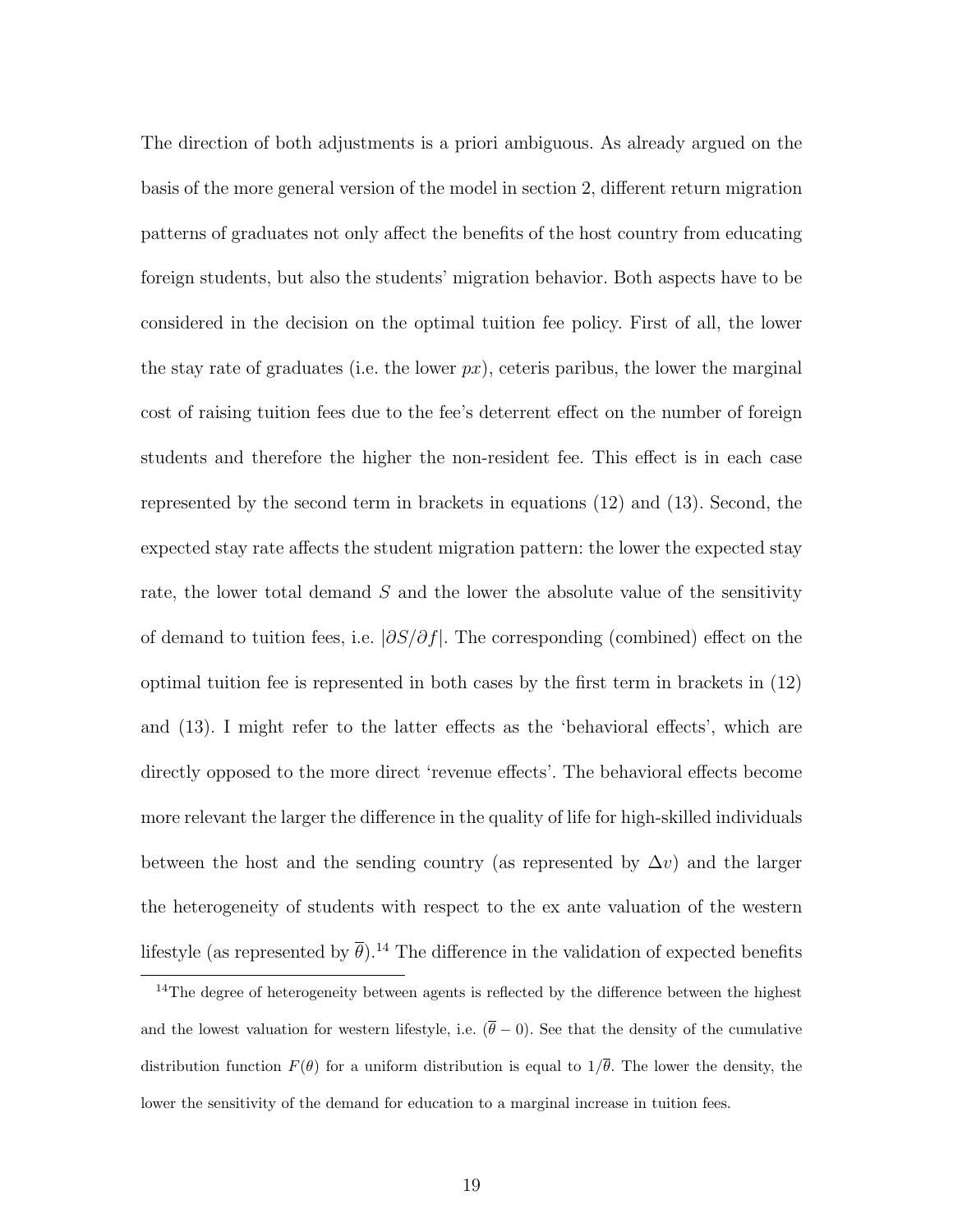in the future between the individual and the host country perspective also plays a role: the higher the importance of future payoffs for individuals' utility relative to the importance to governments' objectives (i.e. the larger  $\delta_I$  relative to  $\delta_G$ ), the larger the behavioral effects relative to the revenue effects in both (12) and (13) and therefore the more likely a decline in tuition fees when stay rates of foreign students decrease.

The overall signs of  $df/dp$  and  $df/dx$  finally depend on the relative size of the parameter values in the model. Taking into account that the set of parameters has to ensure that the constraint  $S(f, p, x) \in (0, 1)$  is met given the optimal choice of tuition fees, however, I can at least come up with the following insight: if the cost of education per student in the host country is not too large or if the host country's education system even observes a net-benefit  $(\pi^c > 0)$  from educating foreign students, the effect of a declining stay rate of students in the host country on non-resident tuition fees can be unambiguously signed. The following proposition states that more precisely:

**Proposition 1**  $\delta_I(v^H - v) > -\pi^c$  is a sufficient condition for the non-resident tuition fees to decrease if the stay rate of foreign students (from an LDC) in the host country (DC) upon graduation declines, i.e.  $df/dp > 0$  and  $df/dx > 0$ .

*Proof* Please refer to the Appendix.

Verbally,  $\delta_I(v^H - v) > -\pi^c$  means that the individual (discounted) direct return to education in the foreign country has to exceed the cost of education per student. This of course also includes cases where  $\pi^c \geq 0$ , saying that the host country actually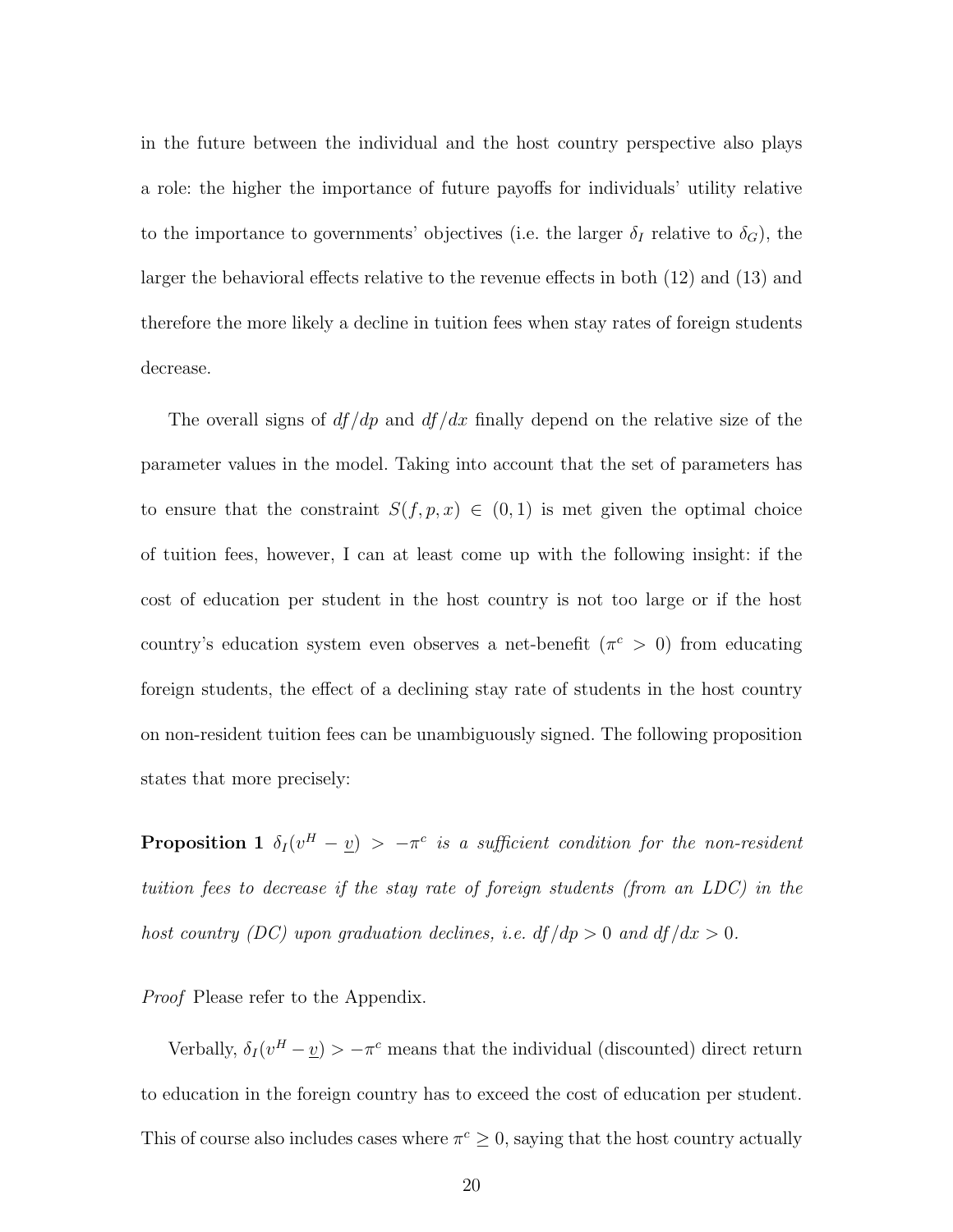already benefits from the education of foreign students during the education period and not only when they stay within the country as high-skilled workers.

The analysis in this section makes clear that the consideration of the adjustment of students' migration behavior when the return migration pattern upon graduation changes is crucial for the optimal adjustment of non-resident tuition fees. Given that the condition in Proposition 1 holds, the behavioral effects will dominate the revenue effects, and therefore a decline in the stay rate of foreign students induces a decline in tuition fees. For all other cases, the overall signs of  $df/dp$  and  $df/dx$  depend on the relative size of the other parameters in the model, as explained above. The condition  $\delta_I(v^H - v) > -\pi^c$  is a sufficient but not a necessary condition for  $df/dp > 0$  and  $df/dx > 0.$ 

#### 3.3 Special case: irrational expectations

A special case of the analysis presented above arises if students have irrational expectations in the sense that they believe that (i) they are allowed to stay in the host country for sure and (ii) they will in no case change their mind with respect to the valuation of the foreign lifestyle to be enjoyed when staying in the host country. In other words, in their first (student) migration decision, they err by taking  $p = x = 1$ for granted. In that case, the demand for education in the rich country is

$$
S^{IR} = 1 - \frac{\left[\underline{v} - \underline{v}^H + f/\delta_I\right]}{\overline{\theta}\Delta v} > S \tag{14}
$$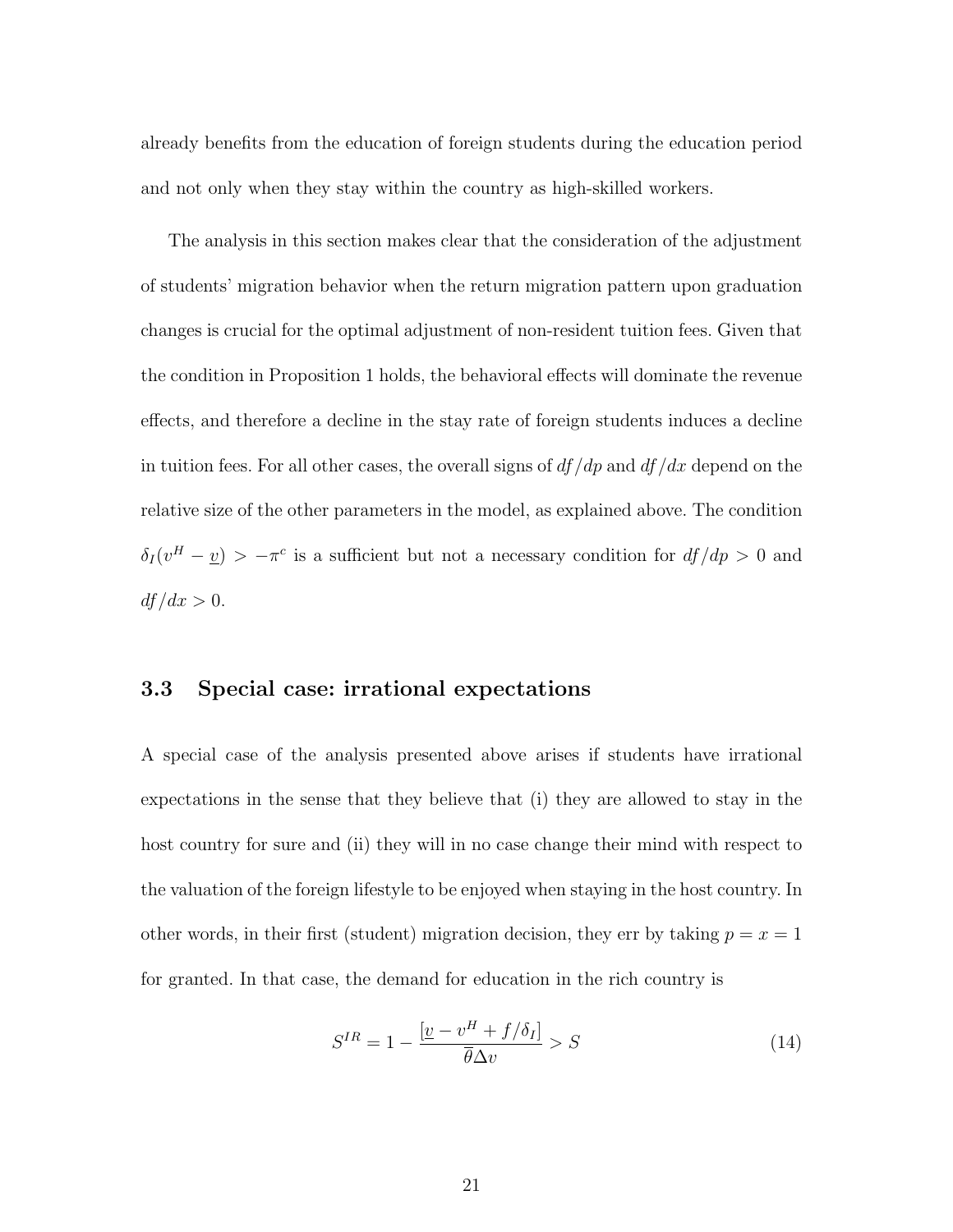and the optimal tuition fee can be calculated as

$$
f^{IR} = \frac{1}{2} \left[ \delta_I \overline{\theta} \Delta v + \delta_I (v^H - \underline{v}) - (\pi^c + \delta_G p x \pi^g) \right] > f. \tag{15}
$$

Since the irrationality of students effectively implies higher country-specific preferences for the DC (from an ex ante perspective) and therefore also a lower sensitivity of the number of foreign students to a marginal increase in tuition fees, unsurprisingly  $f^{IR}$  exceeds the tuition fee f from the main section above. The comparative statics effects with respect to the stay rate of foreign students are unambiguous:

**Proposition 2** With students having irrational expectations in the sense that they wrongly believe that they can stay in the foreign host country of education (DC) for sure and that their positive perception of the western lifestyle will not change once they really became acquainted with the life abroad, non-resident tuition fees in the DC will unambiguously increase with a declining stay rate of foreign students.

This can be directly seen from

$$
\frac{df^{IR}}{dp} = -\delta_G \frac{x\pi^g}{2} < 0,\tag{16}
$$

$$
\frac{df^{IR}}{dx} = -\delta_G \frac{p\pi^g}{2} < 0. \tag{17}
$$

Non-resident tuition fees increase with a declining stay rate of foreign students. The reason is of course that a behavioral effect as presented in section 3.2 does not exist due to the irrationality of students. The remaining revenue effect then explains the increase in tuition fees.

This special case of irrational students serves as an important benchmark to the model with students who have realistic expectations about the chances and the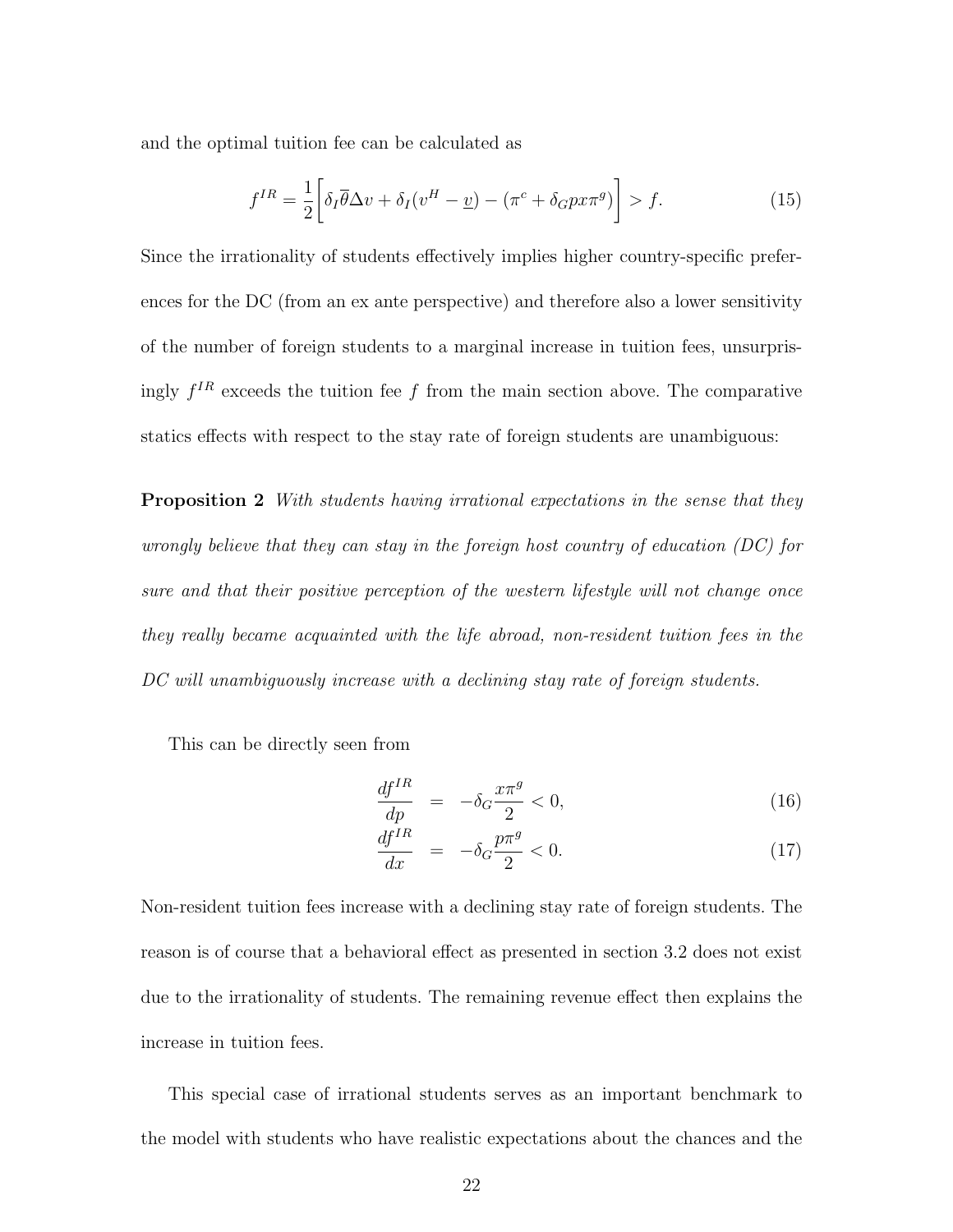preferences for a life spent in the DC after being educated there. Depending on the perception of students' decision making against the background of these two (polar) cases, a change in student return migration might affect non-resident tuition fees raised in the host country in a directly opposed way.

Given the benchmark case of students having irrational expectations, the comparative statics in the rational-expectations setting in section 3.2 can actually be written as

$$
\frac{df}{dp} = \underbrace{\frac{df^{IR}}{dp} + \underbrace{x\delta_I \overline{\theta} \Delta v}_{(>0)}},\tag{18}
$$

$$
\frac{df}{dx} = \frac{\frac{df^{IR}}{dx} + \frac{1}{2}\delta_I \overline{\theta}(2p-1)\Delta v}{\underbrace{(0,0)}\cdot\frac{(0,0)}{(0,0)}}.
$$
\n(19)

## 4 Extension and scope for further research: the composition of the foreign student body

The analysis so far actually focused on a special sub-group of real-life foreign students, namely those who *intend to stay* in the host country (given that their expectations about the foreign lifestyle are fulfilled). I might call this group IS-students (for 'intend to stay'). Another group that can be of interest is those students who want to study abroad in order to increase career chances and the individual living standard within their home country after return and actually never intended to stay in the host country (I might call them MA-students for 'mission-accomplished' because they intend to return immediately after graduation).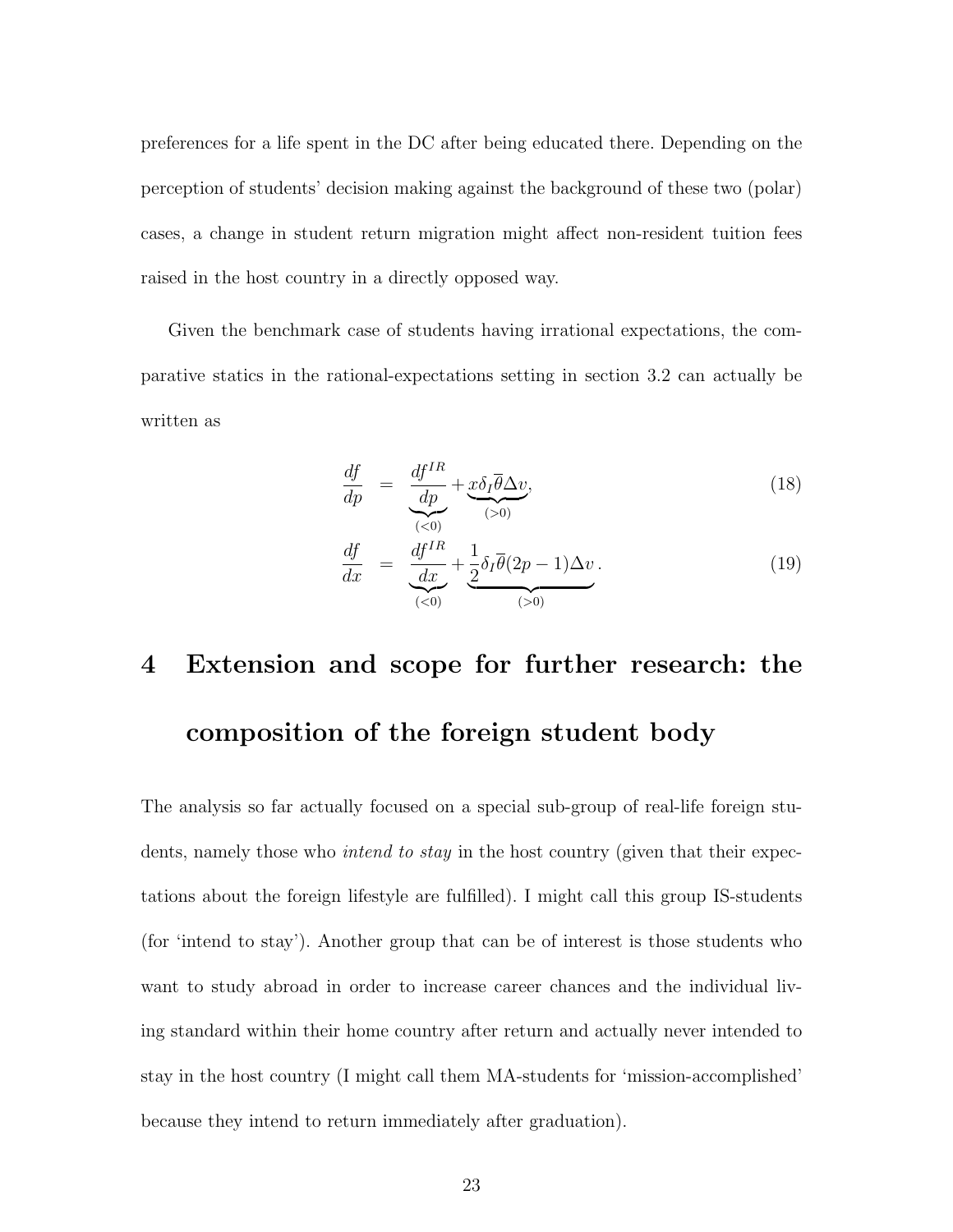Taking this group into account, a decline in the stay rates of foreign students could also be caused by a shift in the composition of foreign students from less ISto more MA-students. The MA-students are assumed to return for sure in case they decide to study abroad. The number of MA-students actually going for education in the DC depends negatively on tuition fees. In order to study the composition effect, I assume that a fraction  $n \in (0, 1)$  of the whole foreign student body who potentially studies in the DC is of the MA-type and the fraction  $(1-n)$  of the IS-type. The DC has no information on the individual types, but only knows the composition of the student body, i.e. *n*. The total demand for the foreign education system then is

$$
S(f) = nS^{MA}(f) + (1 - n)S^{IS}(f),
$$
\n(20)

where  $S^{MA}$  and  $S^{IS}$  are the numbers of students from each group actually studying abroad.

I will not present a specific migration model here, but derive an implicit solution for f and  $df/dn$ . The rich country's optimization problem reads

$$
\max_{f} \Pi = (\pi^{c} + f)S(f) + \delta_{G} p x \pi^{g} (1 - n)S^{IS}(f)
$$
  
s.t.  $S(f) = nS^{MA}(f) + (1 - n)S^{IS}(f).$  (21)

The first order condition for the optimal tuition fee  $f$  is

$$
\frac{\partial \Pi}{\partial f} = (\pi^c + f) \frac{\partial S}{\partial f} + S + \delta_G p x \pi^g (1 - n) \frac{\partial S^{IS}}{\partial f} = 0.
$$
 (22)

See that an increase in  $n$  implies a decline in the stay rate of foreign students due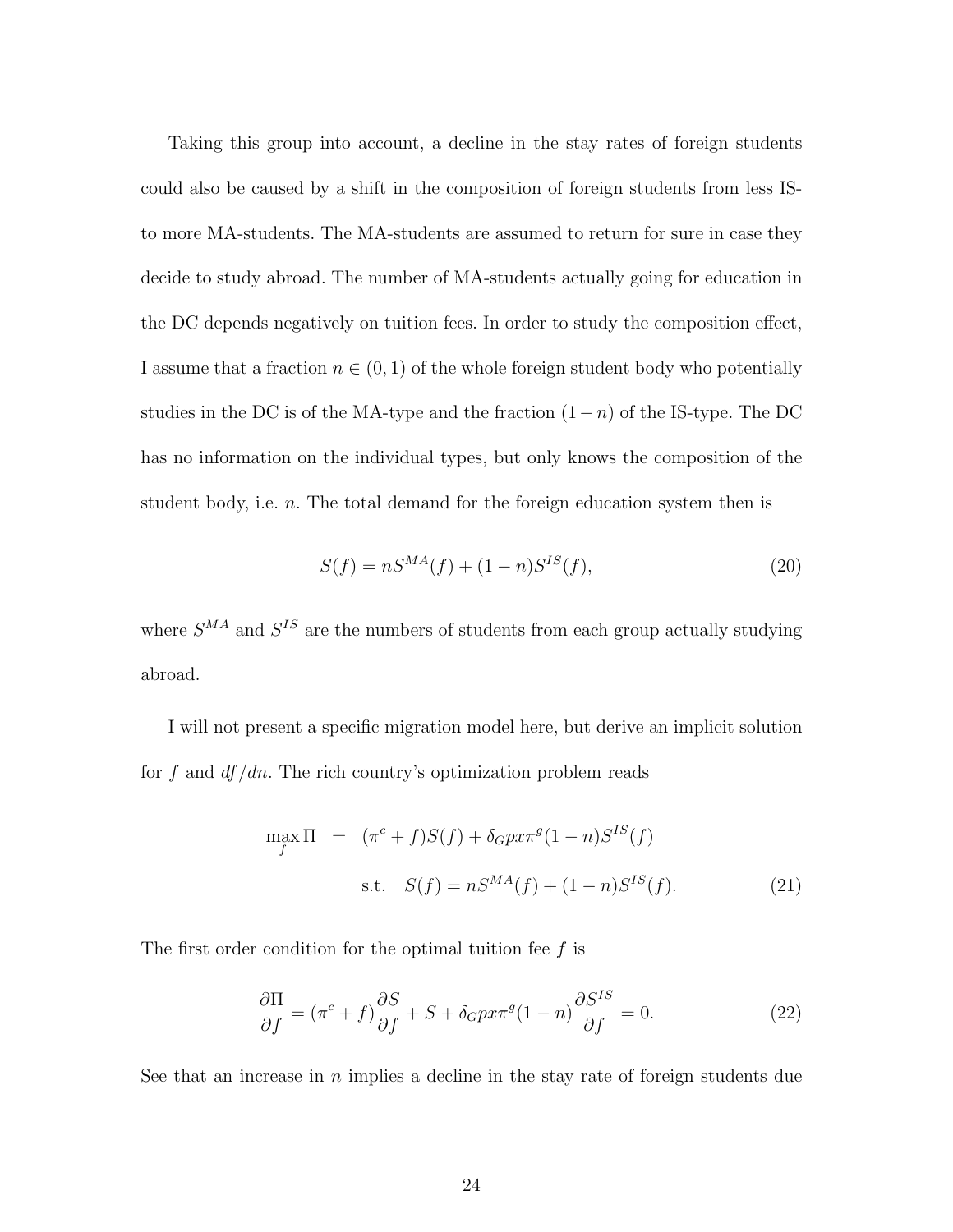to the shift towards MA-students.<sup>15</sup> The effect on the optimal tuition fee can be calculated as

$$
\frac{df}{dn} = -\frac{1}{\Omega} \left[ (\pi^c + f) \left( \frac{\partial S^{MA}}{\partial f} - \frac{\partial S^{IS}}{\partial f} \right) + (S^{MA} - S^{IS}) - \delta_G p x \pi^g \frac{\partial S^{IS}}{\partial f} \right], \quad (23)
$$

where  $\Omega$  < 0 from the second order condition.

According to (23), the overall effect can be decomposed in three components. First of all, the differences in sensitivities of demand for education abroad to a marginal increase in tuition fees between the two subgroups matters. If the demand from the MA-group for example reacts less strongly on a change in tuition fee policy than the demand from the IS-group (i.e.  $|\partial S^{MA}/\partial f|$  <  $|\partial S^{IS}/\partial f|$ ) and if tuition fees fall short of education costs per students (i.e.  $\pi^{c} + f < 0$  so that during the education period the host country incurs a loss per student from training them), a shift in the overall demand from IS- to MA-students – ceteris paribus – represents an incentive to cutback tuition fees. If the demand from the IS-group however is less sensitive, or tuition fees per student exceed costs per student, there is an incentive to increase tuition fees. This effect is represent by the first term in squared brackets.

Second, the demand for education abroad within the two subgroups plays a role. If for example always more individuals from within the IS-group go for education in the DC than individuals from within the MA-group, a shift towards a larger MAgroup and therefore a smaller IS-group (i.e. a higher  $n$ , implying a higher overall

$$
r = \frac{px(1-n)S^{IS}}{nS^{MA} + (1-n)S^{IS}}.
$$

Then  $\partial r/\partial n = -(pxS^{MA}S^{IS})/[nS^{MA} + (1-n)S^{IS}]^2 < 0.$ 

<sup>15</sup>The percentage of students who stay in the host country is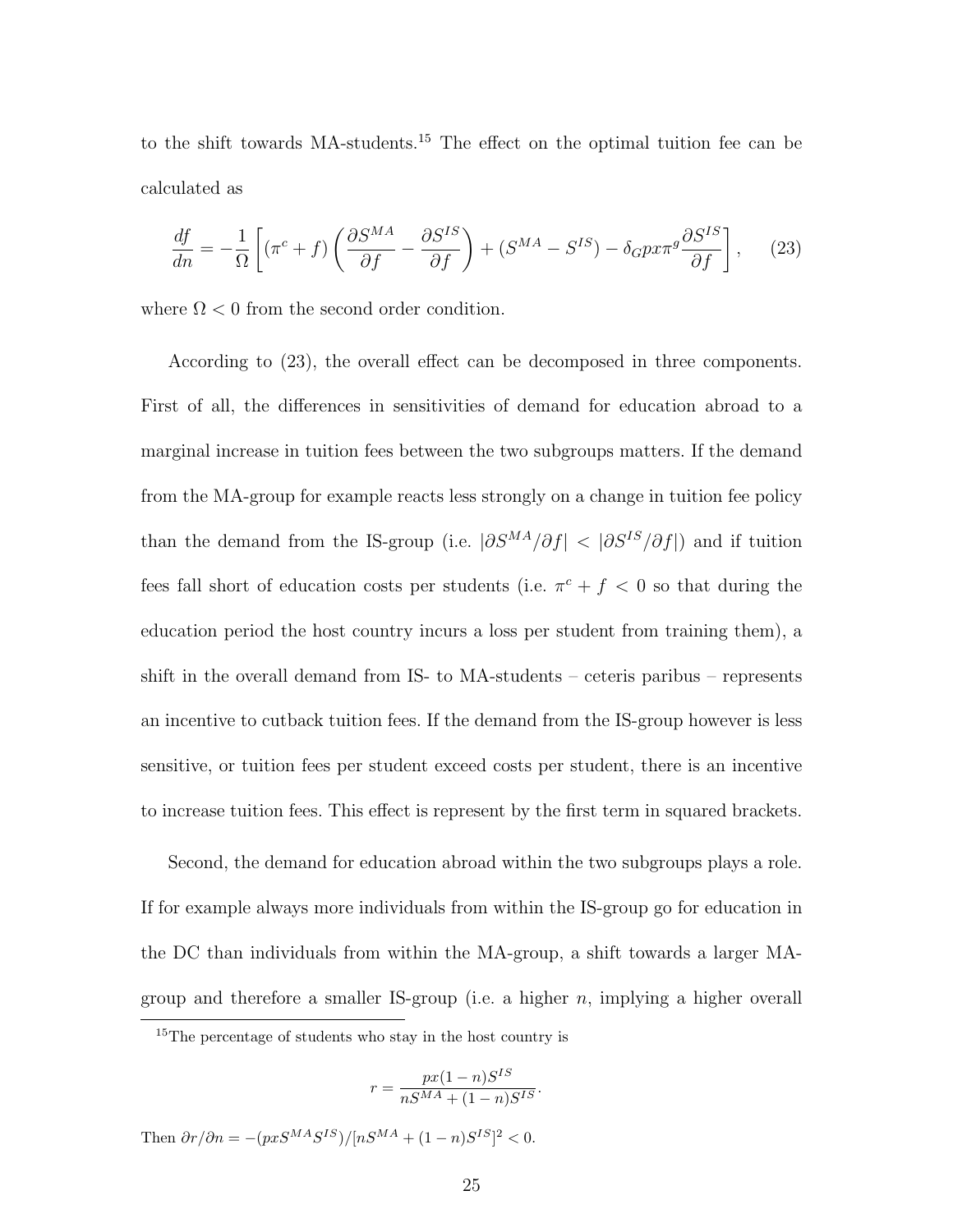return rate of foreign students) – ceteris paribus – means a reduced marginal revenue from raising tuition fees, so that there is an incentive to cutback fees. This effect is represented by the second term in squared brackets.

Finally, the third term in squared brackets represents – ceteris paribus – an incentive to increase tuition fees if the stay rate of graduates (caused by an increase in n) declines. The reason is that a shift in the composition of foreign students towards MA-types effectively reduces the marginal cost of raising fees caused by the fees' negative effect on the demand from the IS-group and the related loss of post-education benefits to the host country.

Overall, without any further specifications of the migration behavior of students, the sign of  $df/dn$  is ambiguous. The development of a model which explicitly derives the migration decision of MA-students and relates that to the migration behavior of IS-students is left for further research.

## 5 Conclusion

The present paper started from the observed increasing relevance of international student mobility and the very fact that part of the international students intend to stay in the host country of education after graduation, which is probably especially true for students from LDC's who go for higher education in an OECD country (DC). Host countries therefore can generally benefit from educating foreign students beyond the pure period of education. When the choice of tuition fees for international students in the host country considers these benefits, they will also depend on the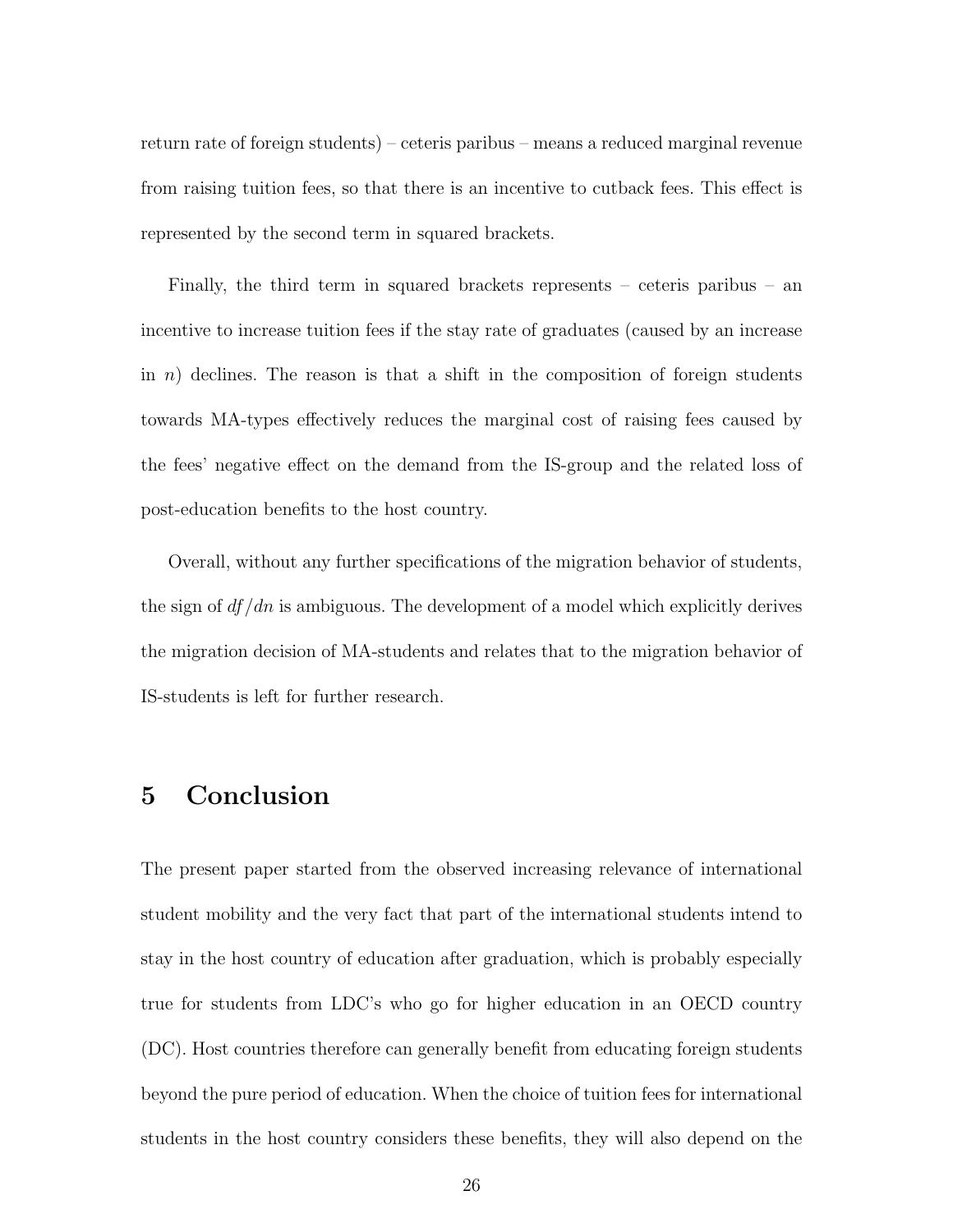stay rate of students upon graduation. The paper argues that for changing stay rates not only the direct effect on the expected benefits from retaining foreign students as high-skilled human capital is to be considered, but also a behavioral effect which reflects the adjustment of student migration behavior. Rational students are aware of the fact that they might return to their home countries after being educated abroad even if they initially intended to stay in the host country in order to be employed there, for further research or for launching a business. While the reasons for return can be manifold, in the main part of the paper I focussed on scenarios where (i) students return as graduates because they are 'forced' to do so (no matter what their actual preferences are) or (ii) because once staying abroad they realize that their positive expectations about the lifestyle abroad did not come true. At the time when deciding whether to study abroad, students can only build expectations about whether they might return for one of these reasons although they ex ante intend to stay in the host country. If students' perception of these events to occur in the future changes, this alters their expected benefits from studying abroad and therefore their first-round location decision. The optimal adjustment of tuition fees in the host country, finally, has to consider both the direct effect of a change in the stay rate of foreign students and the behavioral effect which alters the demand for its education system and which is directly opposed to the direct effect. If the cost of education per student is not too high, the behavioral effect dominates, so that a decline in stay rates of students in the host country induces a cutback in non-resident tuition fees.

According to Gmelch (1980), return migrants can be assigned to one of three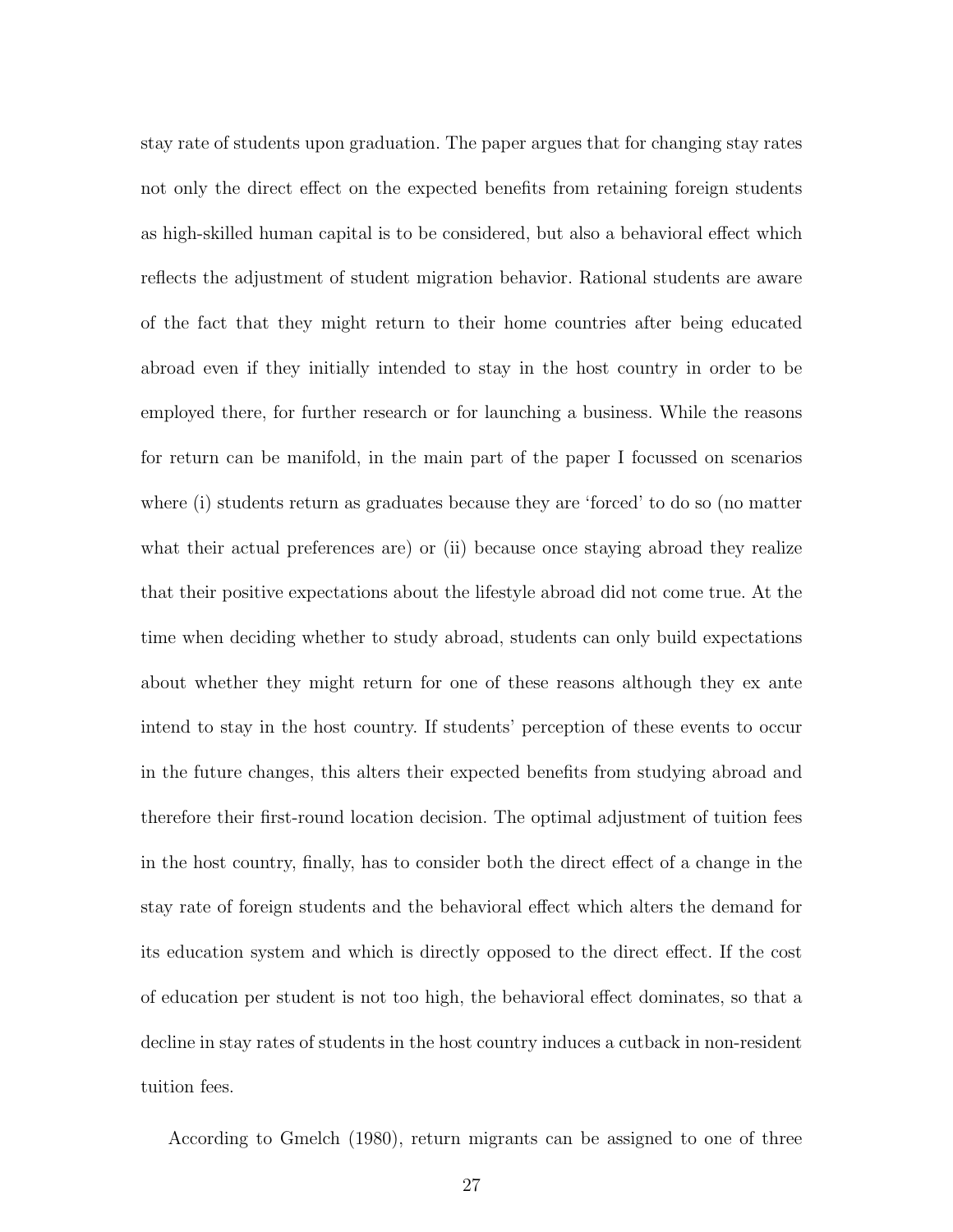broader categories: (i) those who intended to stay but are forced to return, (ii) those who intended to stay but choose to return and (iii) those who only intended temporary migration and return once they have achieved their objectives abroad. The migration model in the main part of the paper tried to capture the first two categories. The extension in section 4 also considers returning graduates from the third category. Therein I analyzed a scenario where a decline in stay rates is caused by a shift in the composition of the group of potential foreign students from those who intend to stay abroad after graduation to those who intend to return promptly after 'accomplishing their mission'.

There are several aspects which are closely related to the issues analyzed in this paper and which deserve more attention in further research. While I treated the cause of return migration as exogenous in my model, the host country could generally also try to actively influence the stay rates of foreign students upon graduation. This can include immigration legislation, efforts to integrate foreign students into the domestic society and to reduce their risk failure to adapt, the provision of countryspecific human capital and measures to facilitate national labor market access, just to name a few examples. The supposed positive impact on stay rates from which the host country could benefit, then has to be contrasted with the cost of introducing/extending these policies, which probably not only means resource costs but also political costs. Further interesting issues for example arise once also taking the source countries' perspective into account and recognizing that DC's might not only maximize 'profits' from educating foreign students, but could also be committed to foreign aid aspects of training international students, thereby considering explicitly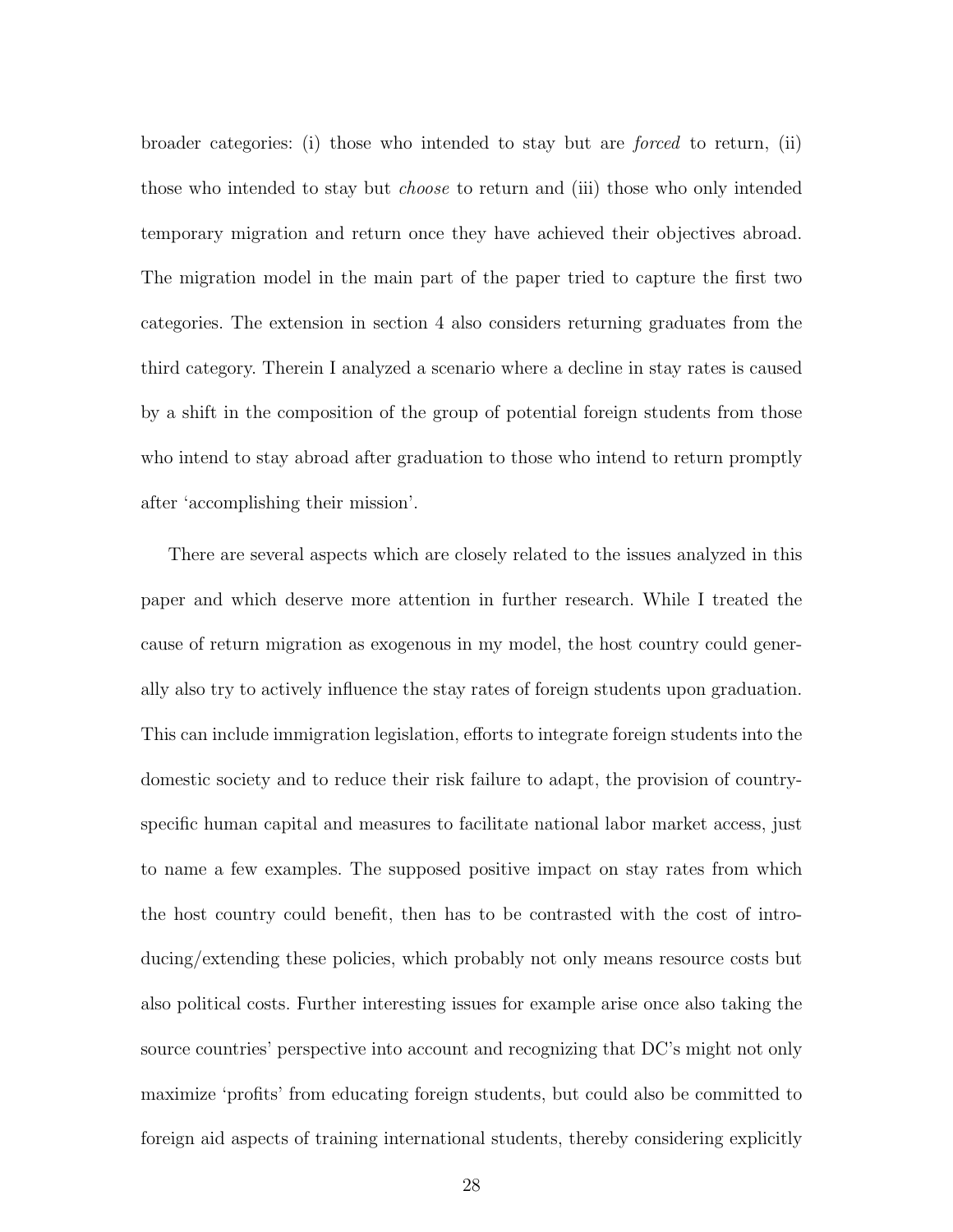the utility of students as well as the source countries' welfare. Furthermore, the present analysis also ignores the source country as an active 'player' in the competition for high-skilled human capital: LDC's can in fact apply various policies to retain students or rather to promote their repatriation as graduates in case they went for education abroad,<sup>16</sup> so that DC's and LDC's actually could interact strategically, both possibly using quite different policies.

## Appendix

The proof of Proposition 1 uses the constraint that the optimal tuition fee  $f$  is supposed to imply an interior solution with respect to the foreign demand for the education system in the DC. The constraint that the exogenous parameters in the model have to ensure that  $S(f = \arg \max \Pi(f))$  is strictly smaller than one (i.e. not the entire pool of potential international students ends up in the DC) can be written as

$$
\delta_I \overline{\theta} x (2p - 1) \Delta v - \delta_G p x \pi^g > \delta_I (v^H - \underline{v}) + \pi^c, \tag{24}
$$

where I used the optimal tuition fee as of (11) in the demand function  $S(f, \cdot)$  as given by (8). This constraint directly shows that if the right hand sight of the inequality is positive, the left hand sight has to be positive as well, i.e.  $\delta_I (v^H - v) + \pi^c > 0$ implies  $\delta_I \overline{\theta} x (2p - 1) \Delta v - \delta_G p x \pi^g > 0$ , the latter finally implying  $df/dx > 0$  as can be seen from (13). This proves the first part of the proposition. The second part,

<sup>&</sup>lt;sup>16</sup>See for example Gribble (2008) for an overview of policy options employed by sending countries experiencing some significant student outflow.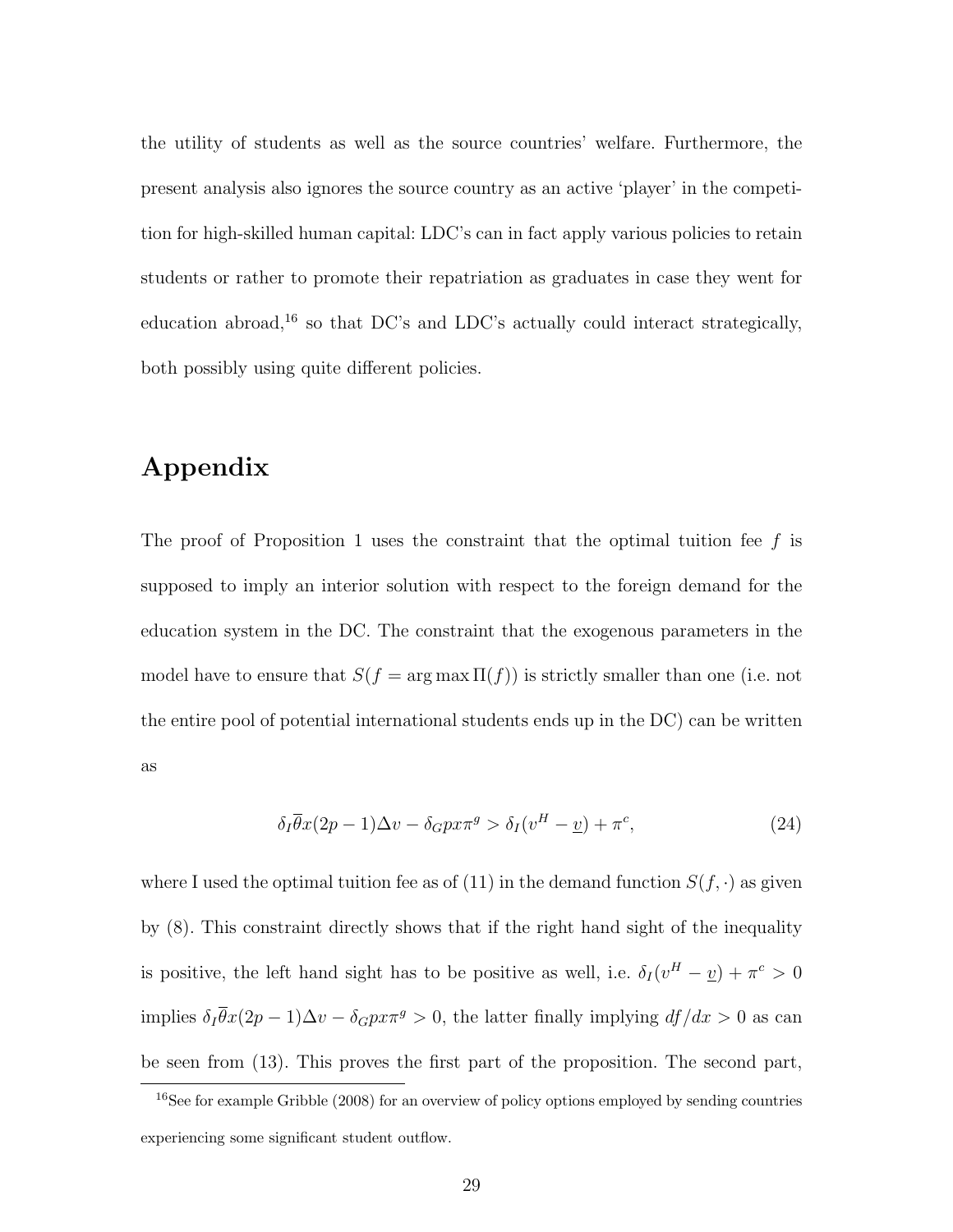namely  $df/dp > 0$ , can be proved as follows: see that  $\delta_I \bar{\theta}x(2p-1)\Delta v - \delta_G p x \pi^g > 0$ can be written as

$$
\frac{\delta_I}{\delta_G} > \frac{p\pi^G}{\overline{\theta}(2p-1)\Delta v}.\tag{25}
$$

See that from  $(12)$ ,  $df/dp$  is positive if

$$
\frac{\delta_I}{\delta_G} > \frac{\pi^G}{2\overline{\theta}\Delta v}.\tag{26}
$$

The fact that  $\frac{p\pi^G}{\bar{\theta}(2p-1)\Delta v} > \frac{\pi^G}{2\bar{\theta}\Delta}$  $\frac{\pi^{\mathcal{O}}}{2\theta\Delta v}$  from our assumption on the range of p (namely  $p > 1/2$ , ensures that (26) also automatically holds when (25) is fulfilled, thereby proving that  $df/dp > 0$ .

## References

- Aitken, N. (1966). "The International Flow of Human Capital: Comment," American Economic Review 58, 539-545.
- Baruch, Y., Budhwar P. and N. Khatri (2007). "Brain drain: Inclination to stay abroad after studies," Journal of World Business 42, 99-112.
- Becker, S., Ichino, S. and G. Peri (2004). "How large is the 'brain drain' from Italy?," Giornale Degli Economisti e Annali di Economia 63, 1-32.
- Beine, M., Docquier, F. and H. Rapoport (2001)."Brain drain and economic growth: Theory and Evidence," Journal of Development Economics 64, 275-289.
- Bhagwati, J. and W. Dellalfar (1973). "The Brain Drain and Income Taxation," World Development 1, 94-101.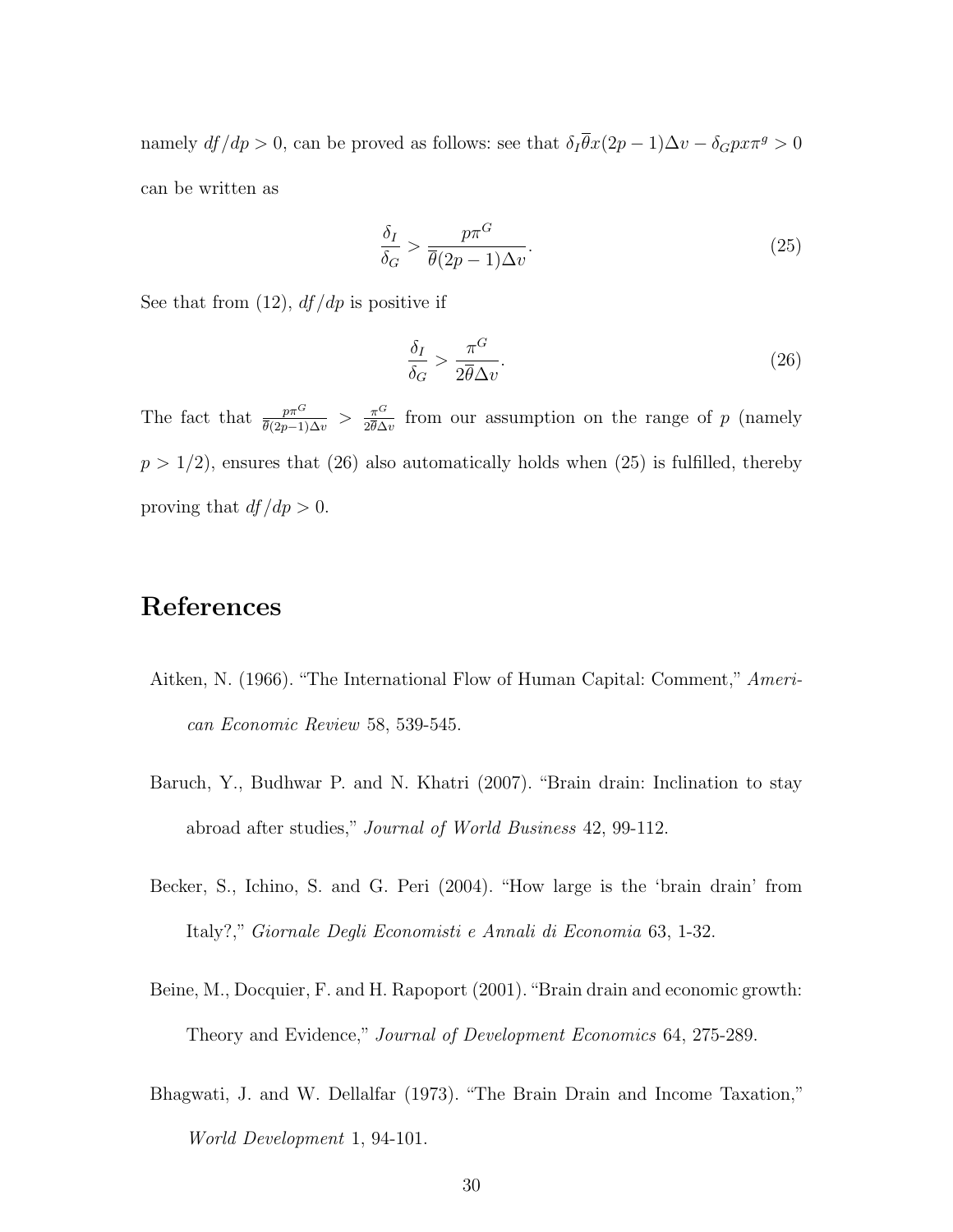- Bhagwati, J. and K. Hamada (1974)."The Brain Drain, International Integration of Markets for Professionals and Unemployment - A theoretical analysis," Journal of Development Economics 1, 19-42.
- Carrington, W. and E. Detragiache (1998). "How big is the brain drain?," IMF Working Paper 98/102.
- Carrington, W. and E. Detragiache (1999). "How extensive is the brain drain?," Finance and Development 36, 46-49.
- CESifo (2005). "International Recruitment of the Highly Skilled," DICE Report Journal for Institutional Comparisons 2/2005, 51-52.
- Chaloff, J. and G. Lemaitre (2009). "Managing Highly-skilled Labour Migration: A Comparative Analysis of Migration Policies and Challenges in OECD Countries," OECD Social, Employment and Migration Working Paper Nr. 79.
- Docquier, F. and H. Rapoport (2007). "Skilled Migration: The Perspective of Developing Countries," World Bank Policy Research Paper No. 3382.
- Dreher, A. and P. Poutvaara (2005). "Student Flows and Migration: An empirical Analysis," IZA Discussion Paper 1612.
- EEAG (2003). "Schould we worry about the brain drain?," in Report on the European Economy. EEAG European Economic Advisory Group at CESifo, Ch. 5.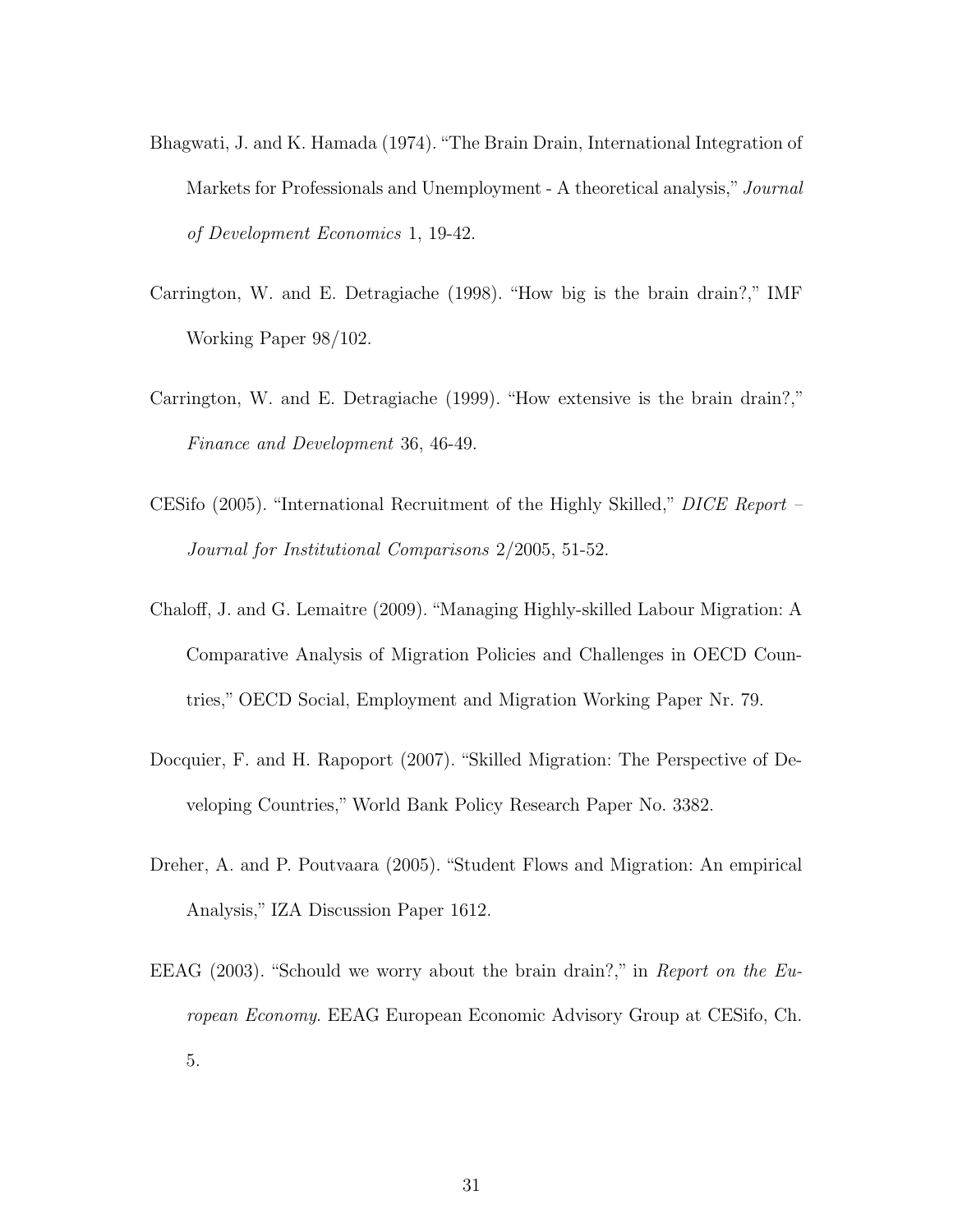- Finn, M. (2003). Stay rates of foreign doctorate recipients from U.S. universities, Oak Ridge Institute for Science and Education, Oak Ridge.
- Gmelch, G. (1980). "Return Migration,"Annual Review of Anthropology 9, 135-159.
- Gribble, C. (2008). "Policy options for managing international student migration: the sending country's perspective," Journal of Higher Education Policy and Management 30, 25-39.
- Grubel, H. and A. Scott (1966). "The International Flow of Human Capital," American Economic Review 66, 268-274.
- Grubel, H. and A. Scott (1968). "The International Flow of Human Capital: Reply," American Economic Review 58, 545-548 .
- Hein, M. and J. Plesch (2008), "How can scholarship institutions foster the return of foreign studens?", DFG Research Group 'Heterogenous Labor' Discussion Paper 08/02.
- OECD (2008a). Education at a Glance 2008, OECD, Paris.
- OECD (2008b). The Global Competition for Talent Mobility of the Highly Skilled, OECD, Paris.
- Raymond, R. (1973). "The Interregional Brain Drain and Public Education," Growth and Change 4, 28-34.
- Stark, O., Helmenstein, C. and A. Prskawetz (1997). "A brain gain with a brain drain," Economics Letters 55, 227-234.